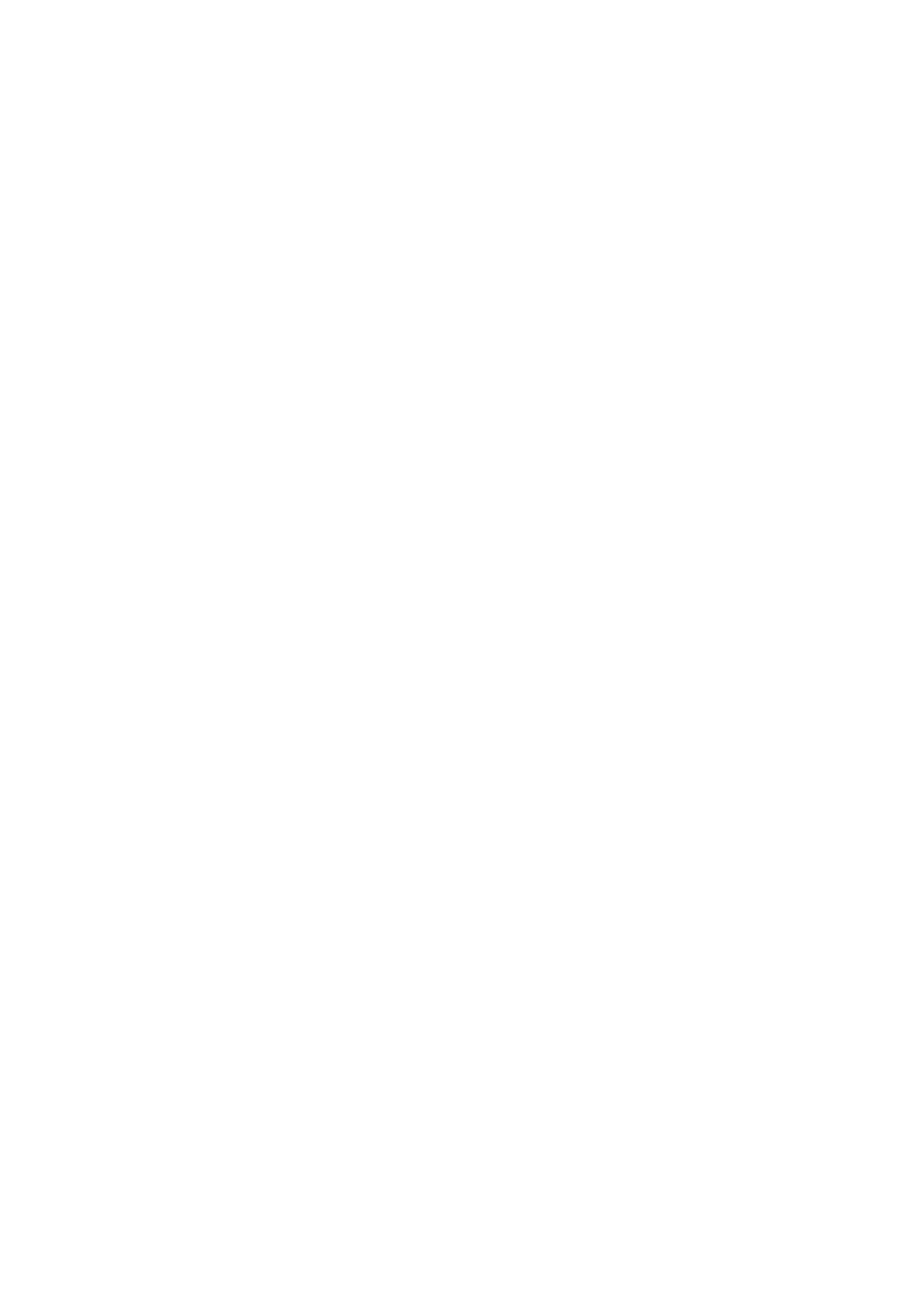## **Preface**

The Sutton Trust has commissioned RAND Europe to undertake a brief review of the use of lottery/ballot systems in admissions to schools. Evidence in the United Kingdom suggests that schools are [becoming] socially selective. Trends in school admissions on the basis of catchment areas might exacerbate social inequality in the United Kingdom. The new draft School Admissions Code coming into force in September 2008 allows schools to allocate places through the use of a lottery system. The underlying reason is that lotteries are seen as a fair and transparent way to distribute school places and promote equal access to educational opportunities. This raises questions on how and why lotteries have been used, how lottery schemes have been designed, and what the outcomes associated with lottery schemes have been.

This brief review, drawing mainly on international examples, presents preliminary findings on the use of lottery schemes in several countries. The RAND Europe study team undertook a detailed literature review to arrive at these preliminary findings. The report consists of: a summary, which outlines the main themes and findings; an introductory chapter; a chapter on the selected examples of school lottery systems that we identified; and a chapter outlining some of the implications for the UK.

This report will be of particular interest to policy makers, as well as a wider audience concerned with education policy and social inequality.

RAND Europe is an independent not-for-profit policy research organisation that aims to serve the public interest by improving policymaking and informing public debate. Its clients are European governments, institutions, and firms with a need for rigorous, impartial, multidisciplinary analysis. This report has been peer-reviewed in accordance with RAND's quality assurance standards.

For more information about RAND Europe or this document, please contact:

Christian van Stolk RAND Europe Westbrook Centre Milton Road Cambridge CB4 1YG The United kingdom +44 1223 353329 e-mail: [stolk@rand.org](mailto:stolk@rand.org)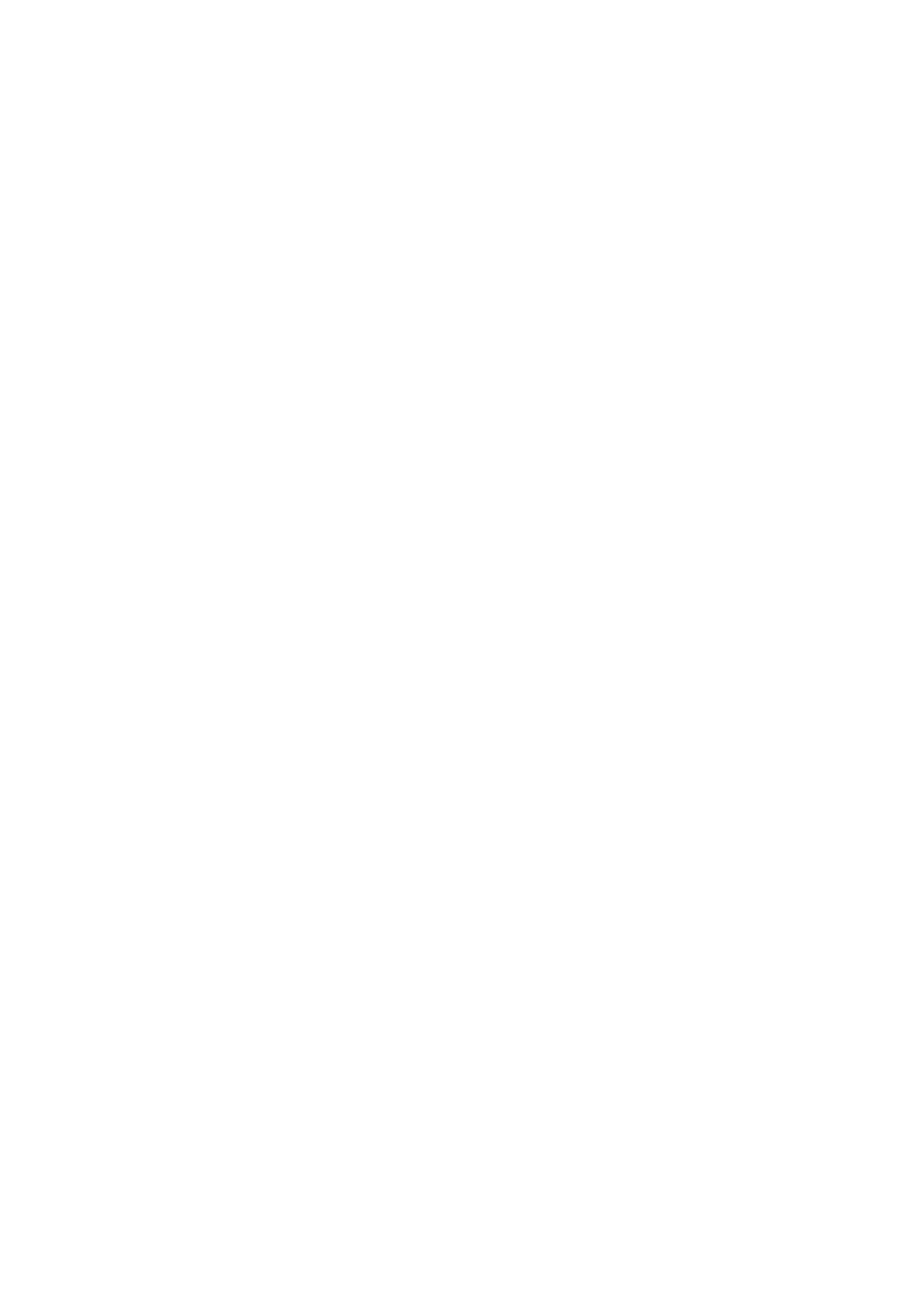# **Contents**

| <b>CHAPTER 1</b> |                                                                          |
|------------------|--------------------------------------------------------------------------|
| <b>CHAPTER 2</b> | An analysis of the use of lottery systems in other countries 3           |
| 2.1              | Where and why have lottery systems been used for admissions to schools   |
|                  |                                                                          |
| 2.2              |                                                                          |
|                  |                                                                          |
|                  |                                                                          |
|                  |                                                                          |
|                  |                                                                          |
|                  |                                                                          |
|                  |                                                                          |
| 2.3              |                                                                          |
|                  |                                                                          |
|                  |                                                                          |
| 2.4              |                                                                          |
| <b>CHAPTER 3</b> |                                                                          |
|                  | design of the lottery systems should relate to specific<br>The           |
|                  |                                                                          |
|                  | There is a need to measure outcomes associated with intended purposes 13 |
|                  | Policy makers should understand how and why parent choose to             |
|                  |                                                                          |
|                  |                                                                          |
|                  |                                                                          |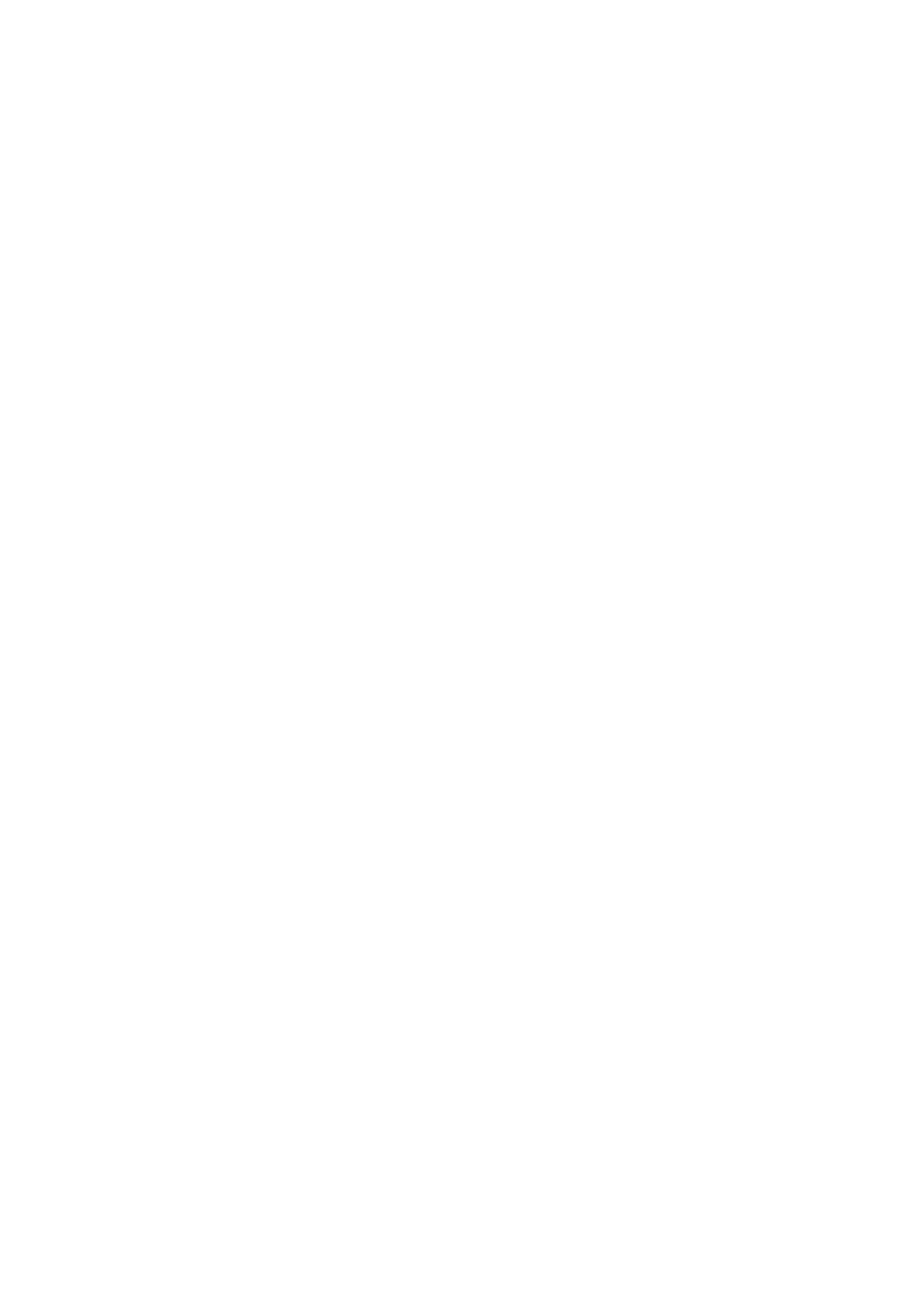## **Summary**

The Sutton Trust asked RAND Europe to carry out a short study of the use of lottery/ballot systems in admissions to schools, drawing on international evidence from both school and university sectors. The context of this research is the draft School Admissions Code, which will come into force in September 2008 in the United Kingdom. This admissions code allows schools to use lotteries to distribute places. Random allocation has received some attention as one method to promote a more even allocation of educational opportunities. The use of lottery schemes raises questions on how and why lotteries have been used, how lottery schemes have been designed, and what the outcomes associated with lottery schemes have been.

The Trust sought answers to several questions:

- Where have lottery/ballot systems been used for admissions to schools and universities?
- How do the random allocation schemes work? -
- What have been the outcomes in terms of social mix of students and education attainment of students/pupils that have been selected in this way?
- What has been the response of parents and others to the approaches? -
- How would any approach apply to schools in the UK?

Although the scope of this study did not permit answering these questions in full, the questions guided our investigation into lottery systems.

The study found that evaluations of existing lottery schemes offer little evidence linking lottery schemes to socially equitable outcomes. Rather, such evaluations mostly report on the impact of lottery schemes on student achievement. There are three main reasons for the lack of evidence on the relationship between lotteries and equity. Firstly, many lottery schemes do not have equity as an intended purpose. As a consequence, the impact on equity is not reported on. Secondly, very little research (none that we identified) has focused explicitly on this relationship. Thirdly, the design of studies that measure the impact of lottery schemes is complex and has important limitations.

The evidence gaps in evaluations of existing lottery schemes mean that this study cannot answer what the impact of the introduction of lottery schemes on equitable outcomes is likely to be and what types of lottery schemes might make school admission more socially equitable in the UK context. Further research is required to understand how lottery schemes operate in different contexts and what the associated impacts are.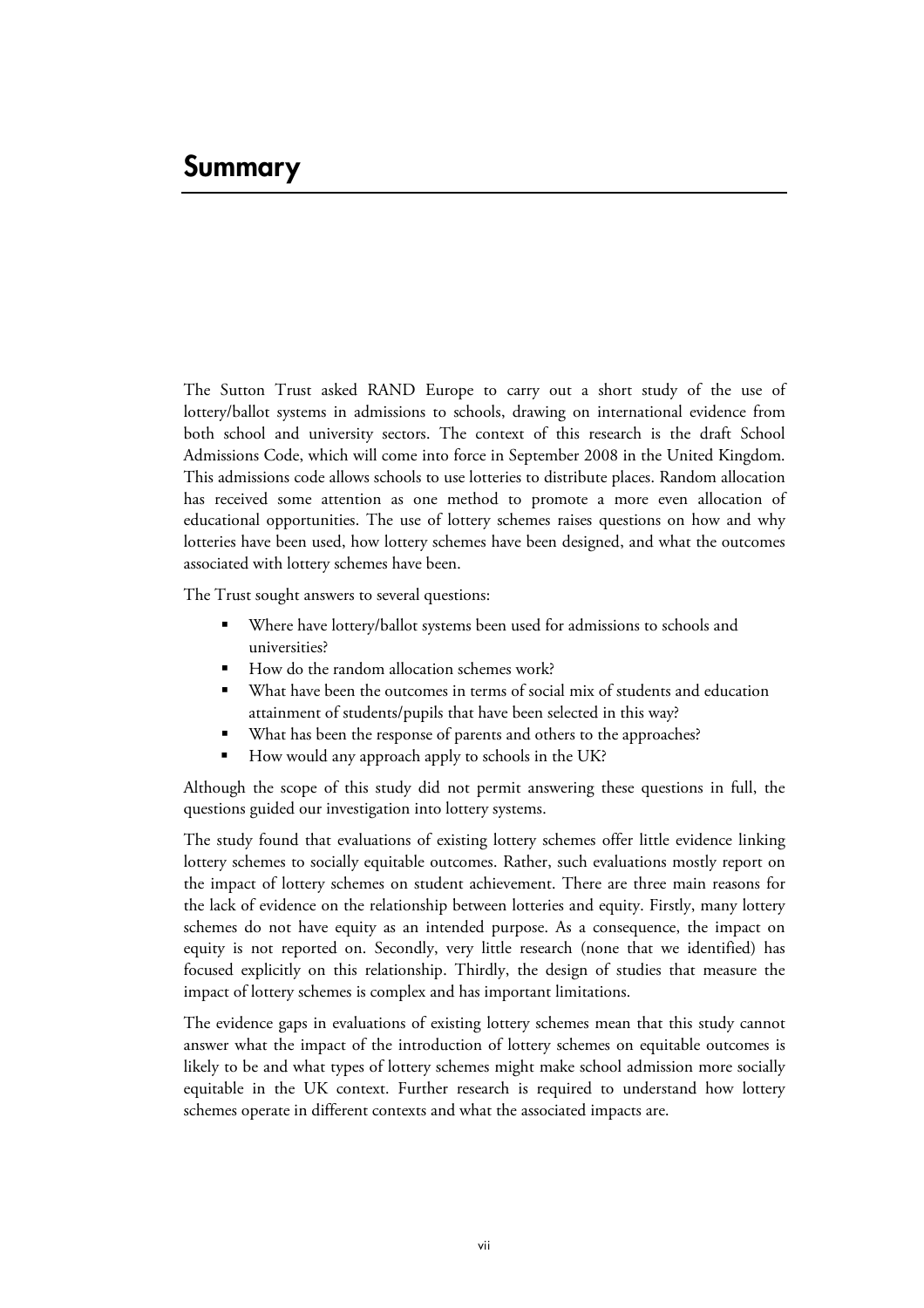One promising area of research in this area involves understanding how and why parents/pupils participate in lottery schemes. There is a developing body of work around parental choice. We know that how and why parents/pupils make choices affects outcomes in terms of participation, achievement, and potentially equity.<sup>1</sup> We also know that these choices are different depending on the specific context and the subgroups that one studies. Understanding choice therefore should be an integral element of any research agenda on the use of lottery schemes in the UK. Such research would inform the design, use and targeting of lottery schemes.

Table 1 gives an overview of the key observations and emergent recommendations.

-

<sup>&</sup>lt;sup>1</sup> Parental satisfaction with the use of lottery approaches is one aspect of the choice dynamic.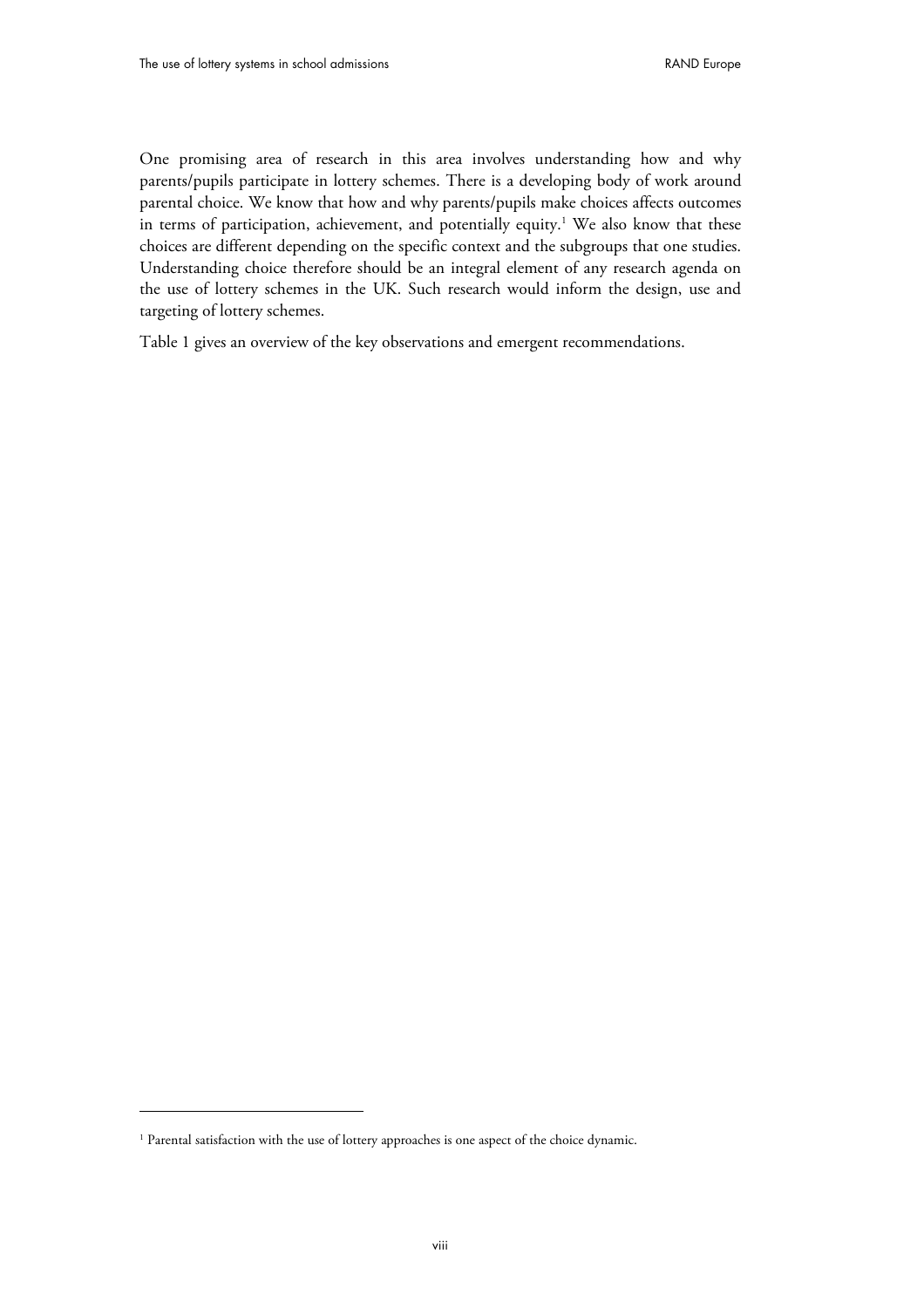I

I

#### Table 1: Key observations and emergent recommendations

| rable 1: Rey observations and emergent recommendations<br>Key observations                                                                                                                                                                                                                                                                                                                                                                                                                                                                                                                                                                                                                                                                                                                                                                                                                                                                                                                                                                                                                                                                                                                                        | Emergent policy recommendation for the UK                                                  |  |  |  |  |  |  |  |
|-------------------------------------------------------------------------------------------------------------------------------------------------------------------------------------------------------------------------------------------------------------------------------------------------------------------------------------------------------------------------------------------------------------------------------------------------------------------------------------------------------------------------------------------------------------------------------------------------------------------------------------------------------------------------------------------------------------------------------------------------------------------------------------------------------------------------------------------------------------------------------------------------------------------------------------------------------------------------------------------------------------------------------------------------------------------------------------------------------------------------------------------------------------------------------------------------------------------|--------------------------------------------------------------------------------------------|--|--|--|--|--|--|--|
| Several countries use lottery schemes to ease<br>oversubscription for different purposes                                                                                                                                                                                                                                                                                                                                                                                                                                                                                                                                                                                                                                                                                                                                                                                                                                                                                                                                                                                                                                                                                                                          | The design of the lottery systems should relate to<br>specific purposes/admission problems |  |  |  |  |  |  |  |
| <b>Summary</b>                                                                                                                                                                                                                                                                                                                                                                                                                                                                                                                                                                                                                                                                                                                                                                                                                                                                                                                                                                                                                                                                                                                                                                                                    |                                                                                            |  |  |  |  |  |  |  |
| The research shows that several countries have used lottery schemes. In all cases, lottery schemes have aimed to<br>ease oversubscription in school and universities. In the Netherlands, the management of oversubscription in higher<br>education is the sole aim of the lottery scheme. In the United States and New Zealand, lottery schemes were part of<br>wider school choice, charter school, or voucher programmes. In Sweden and New Zealand the use lottery systems<br>was part of reform aimed at increasing competition between schools and raising the standard of overall schooling. In<br>some cases, lottery schemes had specific purposes aside from the management of oversubscription. In Chicago, the<br>introduction of lottery schemes is related to specific desegregation court orders. In Milwaukee, the use of lotteries<br>aimed to give better educational opportunities to pupils from low-income families. Although it seems obvious that the<br>design of the lottery system should follow from a clear understanding of the rationale for instituting a lottery scheme in<br>the first place, the examples that we have uncovered suggest that this is not necessarily the case. |                                                                                            |  |  |  |  |  |  |  |
| There is a need to measure outcomes associated<br>The majority of studies look only at student<br>achievement rather than the impact of lottery schemes<br>with intended purposes<br>on access to educational opportunities                                                                                                                                                                                                                                                                                                                                                                                                                                                                                                                                                                                                                                                                                                                                                                                                                                                                                                                                                                                       |                                                                                            |  |  |  |  |  |  |  |
| Summary                                                                                                                                                                                                                                                                                                                                                                                                                                                                                                                                                                                                                                                                                                                                                                                                                                                                                                                                                                                                                                                                                                                                                                                                           |                                                                                            |  |  |  |  |  |  |  |
| We did not identify evaluations that systematically assessed the impact of lottery schemes on issues such as social<br>selectivity and access to educational opportunities. Rather, studies have focused on student achievement. These<br>studies have shown a differential impact of lottery schemes on student achievement. The results of evaluations are<br>inconclusive. Some studies highlight a positive impact on student achievement, while others see the impact as<br>insignificant. Overall, the impact seems to be highest for particular subgroups (such as female or white students) who<br>have entered specific programmes at specific schools. Given the wider aims of some lottery schemes, there is a need<br>to measure outcomes associated with their intended purposes.                                                                                                                                                                                                                                                                                                                                                                                                                    |                                                                                            |  |  |  |  |  |  |  |
| Studies have shown to an extent how and why parents<br>choose to participate                                                                                                                                                                                                                                                                                                                                                                                                                                                                                                                                                                                                                                                                                                                                                                                                                                                                                                                                                                                                                                                                                                                                      | Policy makers should understand how and why<br>parents choose                              |  |  |  |  |  |  |  |
| <b>Summary</b>                                                                                                                                                                                                                                                                                                                                                                                                                                                                                                                                                                                                                                                                                                                                                                                                                                                                                                                                                                                                                                                                                                                                                                                                    |                                                                                            |  |  |  |  |  |  |  |
| Though few studies have highlighted parents' responses to lottery schemes, some studies in the US have linked the<br>outcomes of lotteries to the choices of parents/pupils. Given that these choices are heterogeneous, lottery schemes<br>seem to have a differential impact. Specific outcomes are linked to specific preferences. This means that the link<br>between preferences and effects is an important factor to consider when designing a lottery scheme.                                                                                                                                                                                                                                                                                                                                                                                                                                                                                                                                                                                                                                                                                                                                             |                                                                                            |  |  |  |  |  |  |  |
| There are lessons for the United Kingdom from the<br>evaluations of lottery schemes in other countries                                                                                                                                                                                                                                                                                                                                                                                                                                                                                                                                                                                                                                                                                                                                                                                                                                                                                                                                                                                                                                                                                                            | Research into the impact of lottery schemes is<br>complex, but needed                      |  |  |  |  |  |  |  |
| Summary                                                                                                                                                                                                                                                                                                                                                                                                                                                                                                                                                                                                                                                                                                                                                                                                                                                                                                                                                                                                                                                                                                                                                                                                           |                                                                                            |  |  |  |  |  |  |  |
| We identified a number of methodological issues in the evaluations of lottery schemes in our international examples<br>that indicate the difficulties in performing evaluations. Overall, research into the effects of lottery schemes is complex<br>and faces a number of pitfalls. This complexity limits to an extent the ability of researchers to measure outcomes.<br>However, the growing importance of lottery schemes also means that evaluations are required to understand the full<br>impact of lottery schemes. The challenge to evaluators is to control for the methodological pitfalls (see Section 2.3) in<br>research design. One promising area of research involves the study of how and why parents/pupils choose.                                                                                                                                                                                                                                                                                                                                                                                                                                                                           |                                                                                            |  |  |  |  |  |  |  |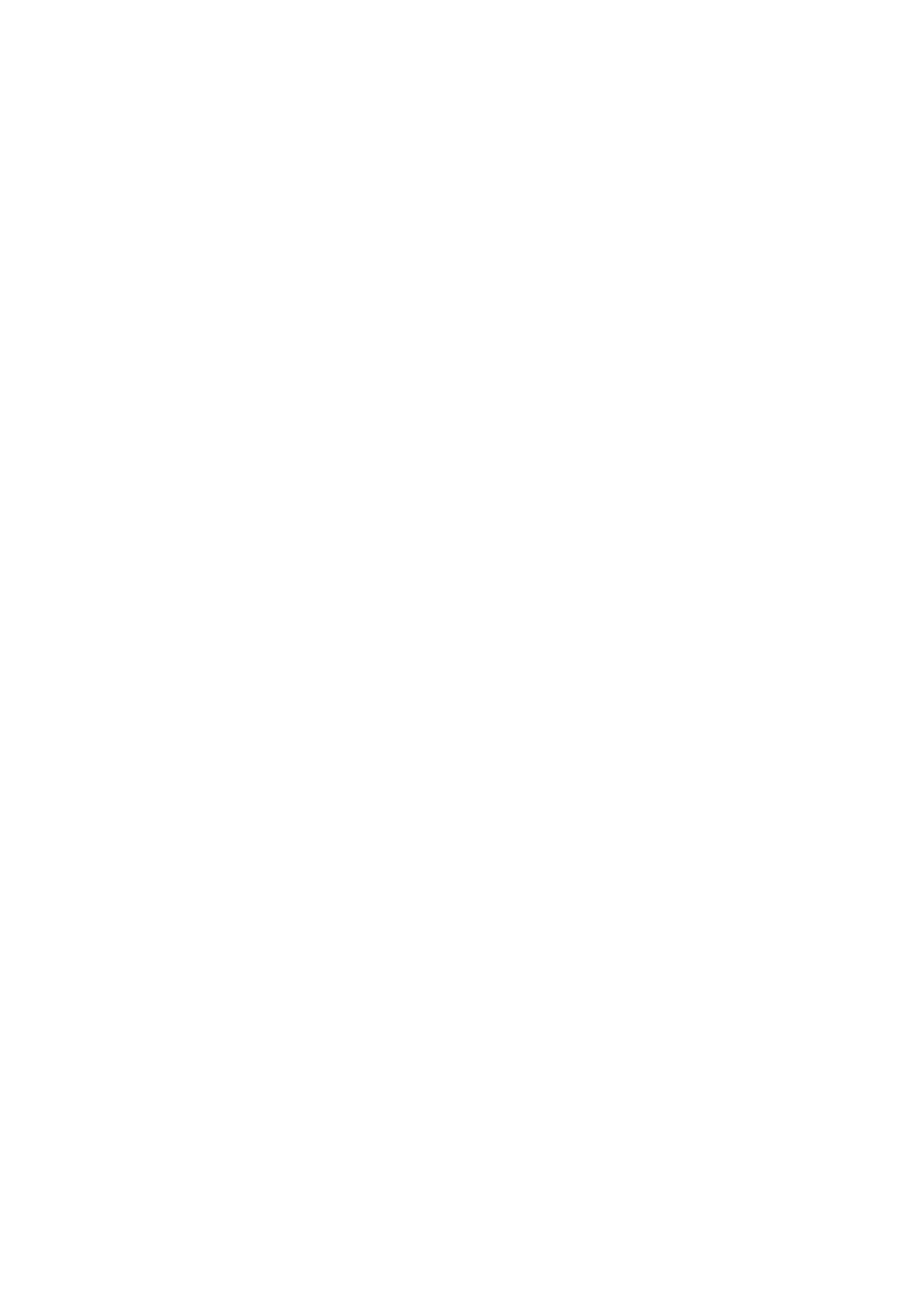The Sutton Trust's interest in the use of lottery schemes in school admissions stems from research in the UK, which indicates that state schools are socially selective.<sup>2</sup> The best performing schools are often located in more affluent areas, thus the schools' catchment areas may exclude families with modest means.<sup>3</sup> High-performing schools sited in poorer areas tend to admit few children on free school meals. These trends in school admissions, defined by catchment areas, may exacerbate existing social inequalities.

The School Admissions Code regulates admissions in the state schools system, including Academies, Trust Schools, and boarding schools. In September 2006, the Department for Education and Skills launched a consultation on the new School Admissions Code. This new Admissions Code will come into force September 2008. The Codes and regulations are being revised to set admission standards that promote fair admissions and equal access. Schools must now comply with the Code's mandatory provisions.

Under the draft Code, schools will have the freedom to determine their own admissions policies, but will no longer be able to use interviews as part of admissions arrangements or take into account parents' financial status, occupation, education or social background, ability to support the school, or former family connections with a school. Schools and local authorities will be able to continue to use all other admission arrangements and oversubscription criteria, including those which give priority to children who live nearest to a school; or within a particular catchment area; to those with siblings attending the same school; and banding arrangements designed to ensure that a school's intake represents the full range of ability of the applicants. $4$  The code will prohibit oversubscription criteria that seek to select by stealth (such as the use of supplementary application forms).<sup>5</sup>

 $\overline{a}$ 

<sup>2</sup> See for instance West, A. and Hind, A., "Secondary School Admissions in England: Exploring the Extent of Overt and Covert Selection", Centre for Educational Research Department of Social Policy, London School of Economics and Political Science, March 2003 and on the link between social mobility and educational opportunity, see Blanden, J., Gregg, P., and Machin, S. (2005), "Intergenerational Mobility in Europe and North America", Report by LSE Centre for Economic Performance for the Sutton Trust.

<sup>&</sup>lt;sup>3</sup> A study by the Social Market Foundation, for example, cites several research studies on the 'house price premium' which show a relationship between school performance and property values. The report objects to school admission based largely on geography because making children's rights to a good education dependent on where they live is arbitrary.

<sup>4</sup> Fair Admissions, Equal Access. 08 September 2006. Press release available at: [www.dfes.gov.uk/pns.](http://www.dfes.gov.uk/pns) 

<sup>&</sup>lt;sup>5</sup>A Short Guide to the Education and Inspections Bill 2006. Available at [www.dfes.gov.uk/publications/educationandinspectionsbill/docs.](http://www.dfes.gov.uk/publications/educationandinspectionsbill/docs)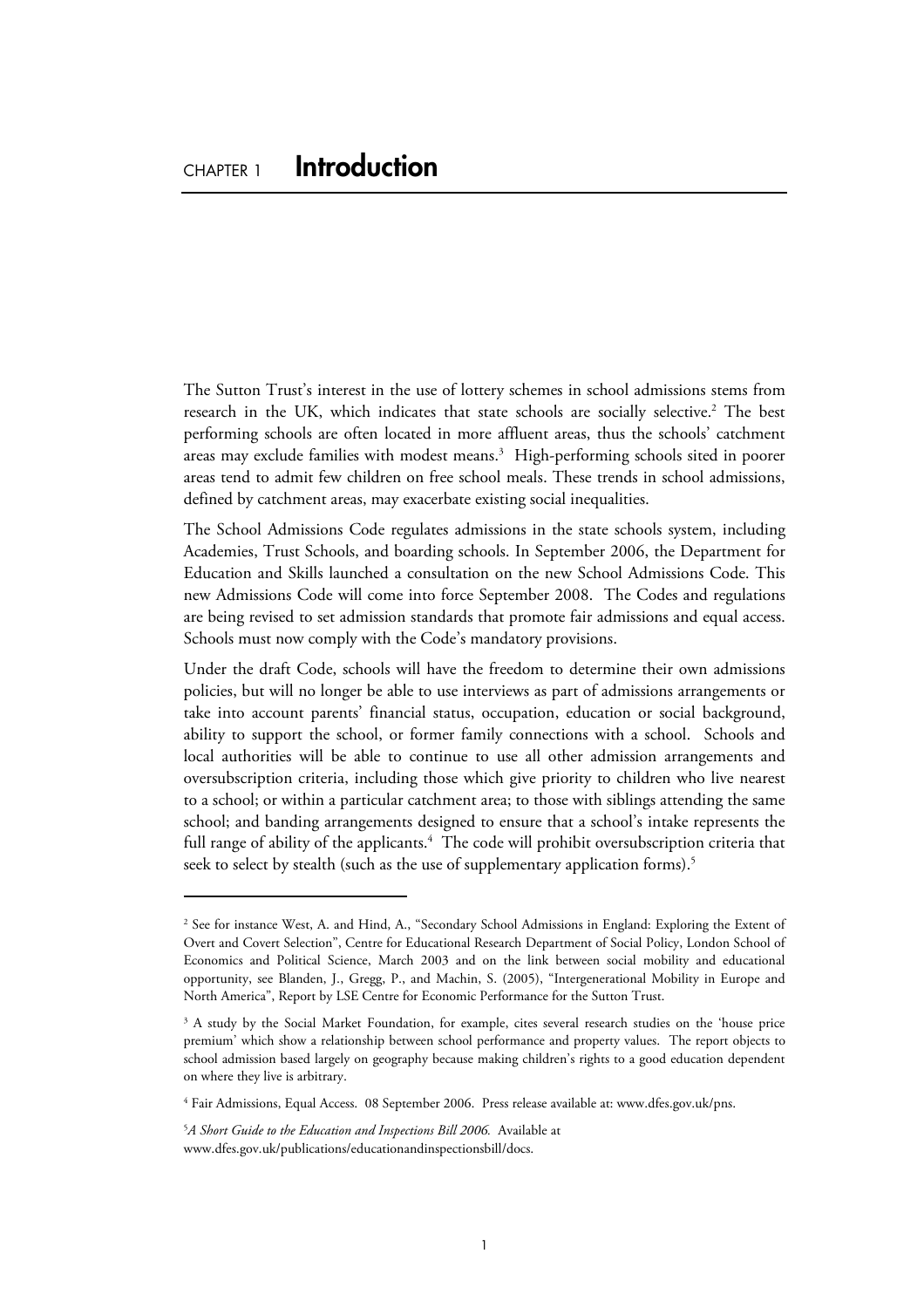$\overline{a}$ 

The benefits of banding to increase equity/decrease social selectivity have been noted above. With the introduction of banding, the admission arrangements of a school may be less reliant on, for example, where applicants live, more on the basis of the ability of those who apply. One consequence of banding, whether anticipated or not, can be for children who live further away from a good school to gain admission to the school ahead of some applicants who live closer. Thus, if the school is located in an area where people live in ethnically segregated groups within communities, it may help improve the ethnic mix at such schools.<sup>6</sup>

Under the new code, schools will also be able to allocate places by lottery.<sup>7</sup> These lottery systems have already been used in several schools and the admissions practice has been upheld when challenged.<sup>8</sup>

Random allocation has received some attention as one method for distributing school places more fairly and for promoting a more even allocation of educational opportunities. Government ministers have advocated the adoption of computerised lottery systems.<sup>9</sup> A study by the Social Market Foundation advocates a national ballot for oversubscribed schools, within the context of a broader, national parental choice scheme.<sup>10</sup>

Some schools have adopted lottery systems in cases of oversubscription. At Haberdashers Aske's Hatcham College Academy in Lewisham, for example, one fourth of the places available for 11-year-olds were selected at random from within the school's three-mile catchment area. Wallsall Academy has a "doughnut" system of admissions which has been introduced to try to achieve a mix of pupils from different backgrounds. The school's catchment area is split into an inner and outer ring, and a proportion of places is set aside for children in each zone.

However, whether or not random allocation policies will enhance open and equitable access in UK schools remains an empirical question. Future evaluations of the use of lotteries in the United Kingdom will need to address this question.

<sup>6</sup> *Higher Standards Better Schools for All* White Paper and Education Bill 2006. Race Equality Impact Assessment. February 2006. Available at: [www.dfes.gov.uk/publications/educationandinspectionbill/docs](http://www.dfes.gov.uk/publications/educationandinspectionbill/docs) 

<sup>7</sup> See for instance "School Places Lottery Aims to End Back-Door selection", Times, January 2007, available at <http://www.timesonline.co.uk/article/0,,2-2539393,00.html.>

<sup>8</sup> "Lottery of school places backed"BBC News, 29/9/2006. Available at: [news.bbc.co.uk/go/pr/fr/-](news.bbc.co.uk/go/pr/fr/-/2/hi/uk_news/education/4293446.stm) [/2/hi/uk\\_news/education/4293446.stm.](news.bbc.co.uk/go/pr/fr/-/2/hi/uk_news/education/4293446.stm)

<sup>9</sup> "Parental school choice 'naïve". BBC News, 8/2/2006. Available at: [http://news.bbc.co.uk/go/pr/fr/-](http://news.bbc.co.uk/go/pr/fr/-/2/hi/uk_news/education/5237548.stm) [/2/hi/uk\\_news/education/5237548.stm.](http://news.bbc.co.uk/go/pr/fr/-/2/hi/uk_news/education/5237548.stm)

<sup>&</sup>lt;sup>10</sup> School Admissions: A report of the Social Market Foundation Commission. London: Social Market Foundation. 2006.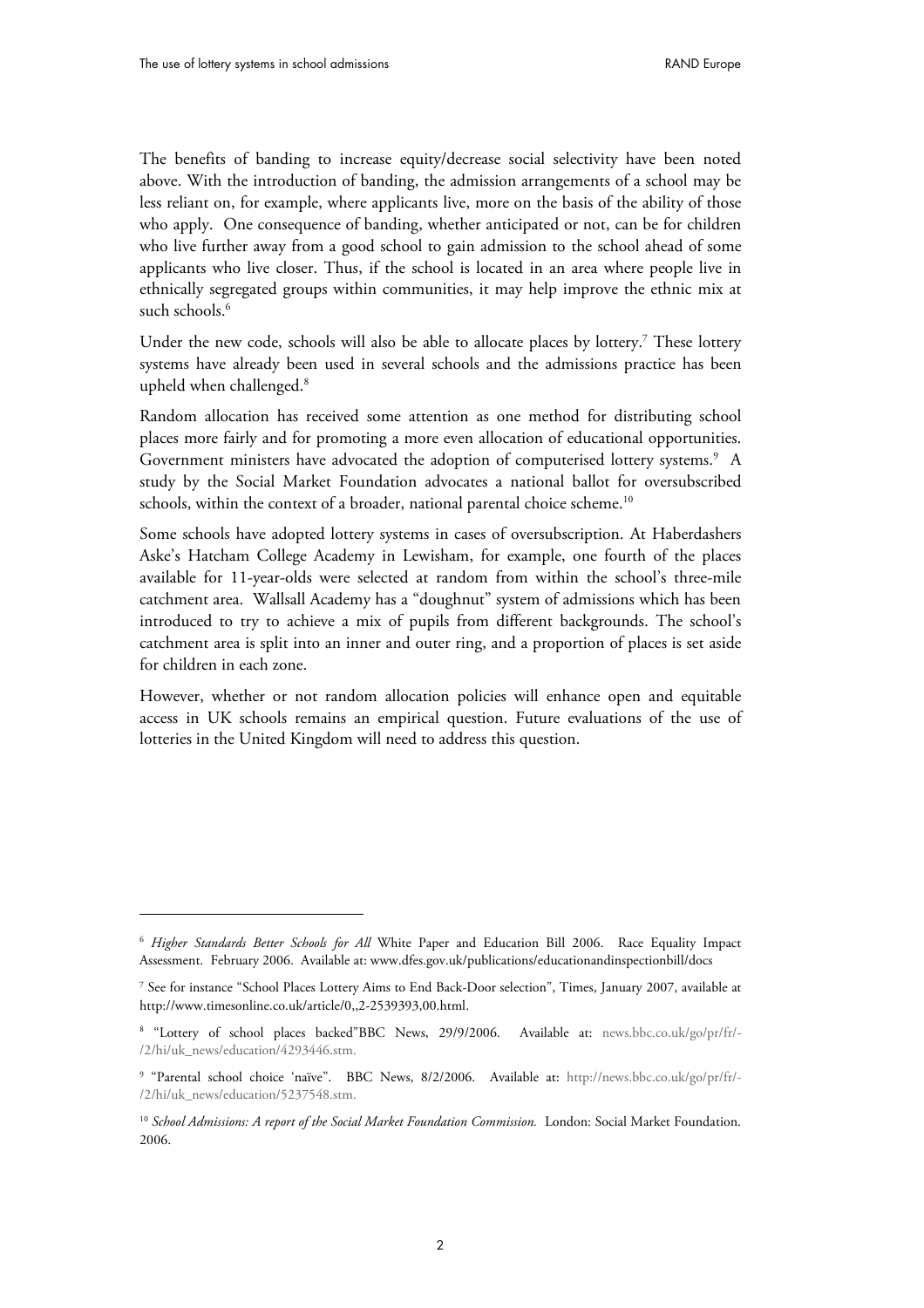### CHAPTER 2 **An analysis of the use of lottery systems in other countries**

Experience and research in other countries may point to successful practices that have applicability in the UK. This exploratory study gathered information on lottery or random admissions practices in the United States (primary and secondary school levels), Sweden (up to grade 10), New Zealand (secondary school level), and The Netherlands (medical schools in higher education). This survey of lottery schemes is not exhaustive, but offers examples of how lotteries are being used in several countries. Table 3 at the end of this chapter provides an overview.

In order to draw together evidence from several perspectives, We consulted web sites, policy documents, researchers and research studies, and government publications. Where possible, we tried to identify cases which were backed up by further research to identify the effects of lottery-based admissions. The study questions provided the initial starting point for the investigation (see Table 2). However, we expanded the questions to also consider the aim or purpose for adopting a random admissions policy, as both the design of the scheme and the criteria used to judge its impact may be dependent on purpose.

#### Table 2: Sutton Trust research questions -

- Where have lottery/ballot systems been used for admissions to schools and universities?
- How do the random allocation schemes work?
- - What have been the outcomes in terms of social mix of students and education attainment of students/pupils that have been selected in this way?
- What has been the response of parents and others to the approaches?
- How would any approach apply to schools in the UK?

#### 2.1 **Where and why have lottery systems been used for admissions to schools and universities?**

In the United States, lottery admissions have been used in both primary and secondary schools, primarily in cases of oversubscription. Lottery admissions are often part of wider school choice, charter school, or voucher programmes as a way to manage oversubscription.

In the USA vouchers and charter programmes have been adopted to improve educational outcomes by providing alternative choices to regular schooling. Vouchers are financial grants that parents can typically use at any public or private school. Charter schools are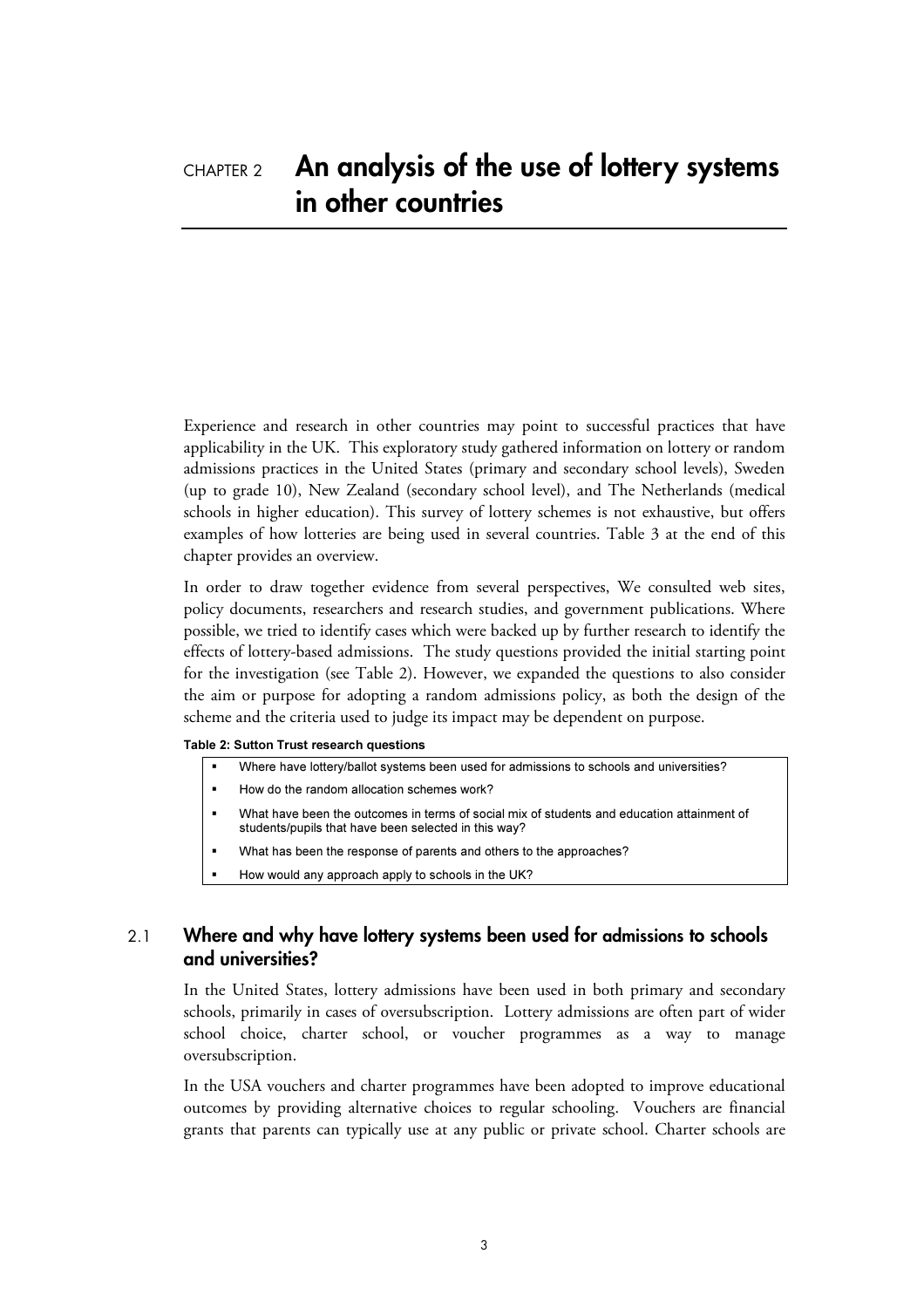schools of choice that are funded by public money but are self-governing, operating outside the traditional system of public-school (state-funded) governance under a quasi contract or 'charter', issued by a government agency (e.g. school district or state education authority). Charter schools are less controversial than vouchers, and therefore the more popular choice option.<sup>11</sup> As of January 2006, 40 states and the District of Columbia have passed charter school legislation.<sup>12</sup>

In Sweden, random assignment is used in cases of oversubscription in specific municipal schools up to grade 10. In New Zealand, ballots are part of a wider enrolment scheme to prevent overcrowding and manage enrolment in a fair and transparent way. In The Netherlands, admissions to medical schools in tertiary education are part managed by lottery. The sole focus of the system in The Netherlands is to ease oversubscription.

#### 2.2 **How do the schemes work?**

-

#### **Charlotte-Mecklenburg, North Carolina**

In response to a court order which abolished race-based bussing to achieve desegregation, the Charlotte-Mecklenburg school district initiated a choice-based lottery system in 2002. Under this system, parents submitted their top three school choices. The district assigns each student to a neighbourhood 'home school', usually the school closest to them, and guarantees admission to this school if students did not receive any of their top three choices. Admission to non-guaranteed schools was determined by lottery. Students choosing non-home schools are first assigned to a priority group (based on previous school attendance, free lunch eligibility, and school choice zone) and then given a random lottery number. Any slots remaining after home school students are accommodated are assigned in order of priority group and random number. If a school is not filled by those listing it as a first choice, the process repeats with those listing the school as a second choice. Oversubscribed schools are usually filled on the first round.

A study by Hastings, Kane and Staiger (2005) found that wealthier, white students (not eligible for the federally funded free-lunch programme) were more likely to list only a single choice -their home school- because the average quality of their home schools is significantly higher. More affluent students are less likely to identify a better choice of school than their home school for both academic quality and proximity. Among all students not eligible for free lunch, non-white students were twice as likely as white students to list three choices (59 percent versus 29 percent). These choice patterns suggest that this scheme may not be suited to overcoming admissions problems associated with the correlation between school quality and catchment areas.

<sup>11</sup> Gill, B.P., Timpane, T.M., Ross, K.E. and Brewer, D. (2001), *Rhetoric versus Reality: What We Know and What We Need to Know About Vouchers and Charter School,* Santa Monica, CA: RAND.

<sup>&</sup>lt;sup>12</sup> Betts, J. and Hill, P. (2006), "Key Issues in Studying Charter Schools and Achievement: A Review and Suggestions for National Guidelines", NCSRP White Paper Series, No. 2., Center on Reinventing Public Education, University of Washington.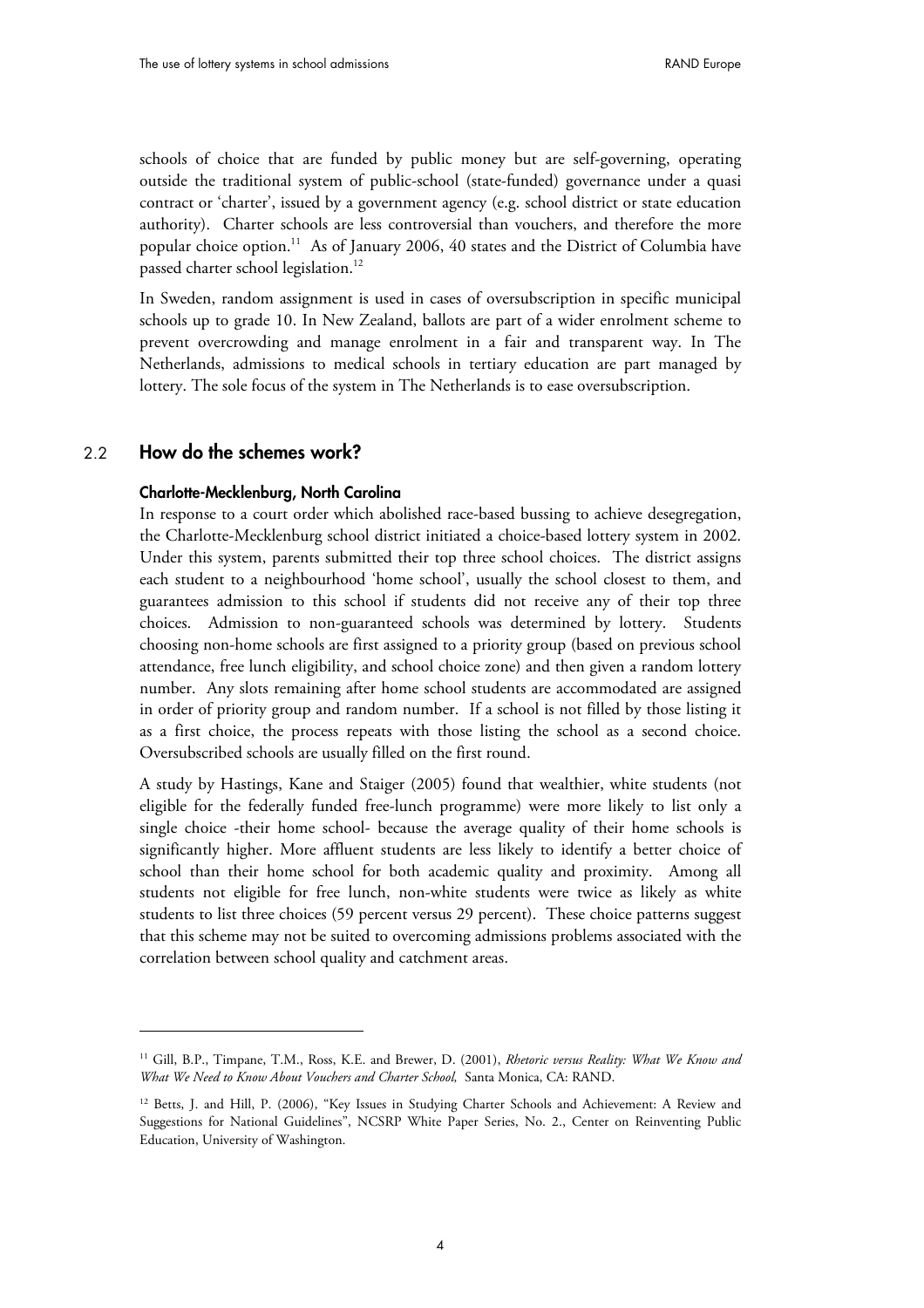#### **Chicago Public Schools, Illinois**

In the Chicago Public Schools (CPS) system, each student is guaranteed admission to a neighbourhood school, but can also apply to any other CPS school. More than half of all high school students in 2000 and 2001 exercised this option. A student must apply, with no limitations on number of applications. In most cases, a lottery admission is used when schools are oversubscribed (lotteries are not used for some selected programmes). Because of desegregation goals and variation in the number of slots in different grade levels, separate lotteries are conducted for each gender-race-grade combination. Schools housing separate magnet programmes conduct separate lotteries for each programme.

Like Charlotte-Mecklenberg, there are differences in which parents participate in the CPS choice scheme. A study by Berry Cullen, Jacob, and Levitt (2006) found that students entering lotteries are less likely to be black or male, have substantially lower test scores, and are less likely to be poor (as proxied by free lunch eligibility and census tracked poverty rates).

#### **Milwaukee Parental Choice Programme, Wisconsin**

In Milwaukee, the choice programme funded by the City aims to give pupils from lowincome families the choice of attending private schools.13 Eligibility is determined on the basis of household income and residency (resident in the City of Milwaukee). Household income cannot exceed 175% of the federal poverty level or 220% of the federal poverty level for siblings of pupils who are already participating in the Milwaukee Parental Choice Programme. <sup>14</sup> The pupil registers by filling out an application form. Choice schools must accept all eligible choice applications during each open application period and cannot select on the basis of race, ethnic background, religion, prior test scores, grades and membership in organisations. If applications exceed the number of places available in the private school, a random lottery decides the selection of 'choice students'.

Evaluations have not systematically focused on who participates in lottery schemes. Rather, evaluations have focused specifically on student outcomes and make comparisons of the student achievement of students accepted by lottery and those denied a place. Some evaluations show an improvement in achievement of students placed in private schools compared to students denied a place.15 However, other studies show an insignificant impact.<sup>16</sup> It is important to note that in these cases lottery schemes are very much part of the voucher and charter school programmes. Effects have to be seen in this context.

-

<sup>&</sup>lt;sup>13</sup> For particular details on participation and costings, see Wisconsin State Legislature Information Leaflet, [www.legis.state.wi.us/lfb/Informationalpapers/29.pdf \(a](http://www.legis.state.wi.us/lfb/Informationalpapers/29.pdf)ccessed January 2007).

<sup>&</sup>lt;sup>14</sup> For exact tabulation of household costs see State of Wisconsin Department of Public Instruction, [http://dpi.wi.gov/sms/doc/mpcfaq06.doc,](http://dpi.wi.gov/sms/doc/mpcfaq06.doc) (accessed January 2007).

<sup>15</sup> Green, Peterson, and Du (1999) and Rouse (1998).

<sup>&</sup>lt;sup>16</sup> See evaluations run by the State of Wisconsin Department of Public Instruction in the first six years of the programmeme at [http://www.disc.wisc.edu/choice/choice\\_executive.html#four \(ac](http://www.disc.wisc.edu/choice/choice_executive.html#four)cessed January 2007) and Witte J. (1993), "The Milwaukee Parental Choice Programme," in *School Choice: Examining the Evidence*, ed. Edith Rasell and Richard Rothstein, Washington, D.C.: Economic Policy Institute, pp. 69-109.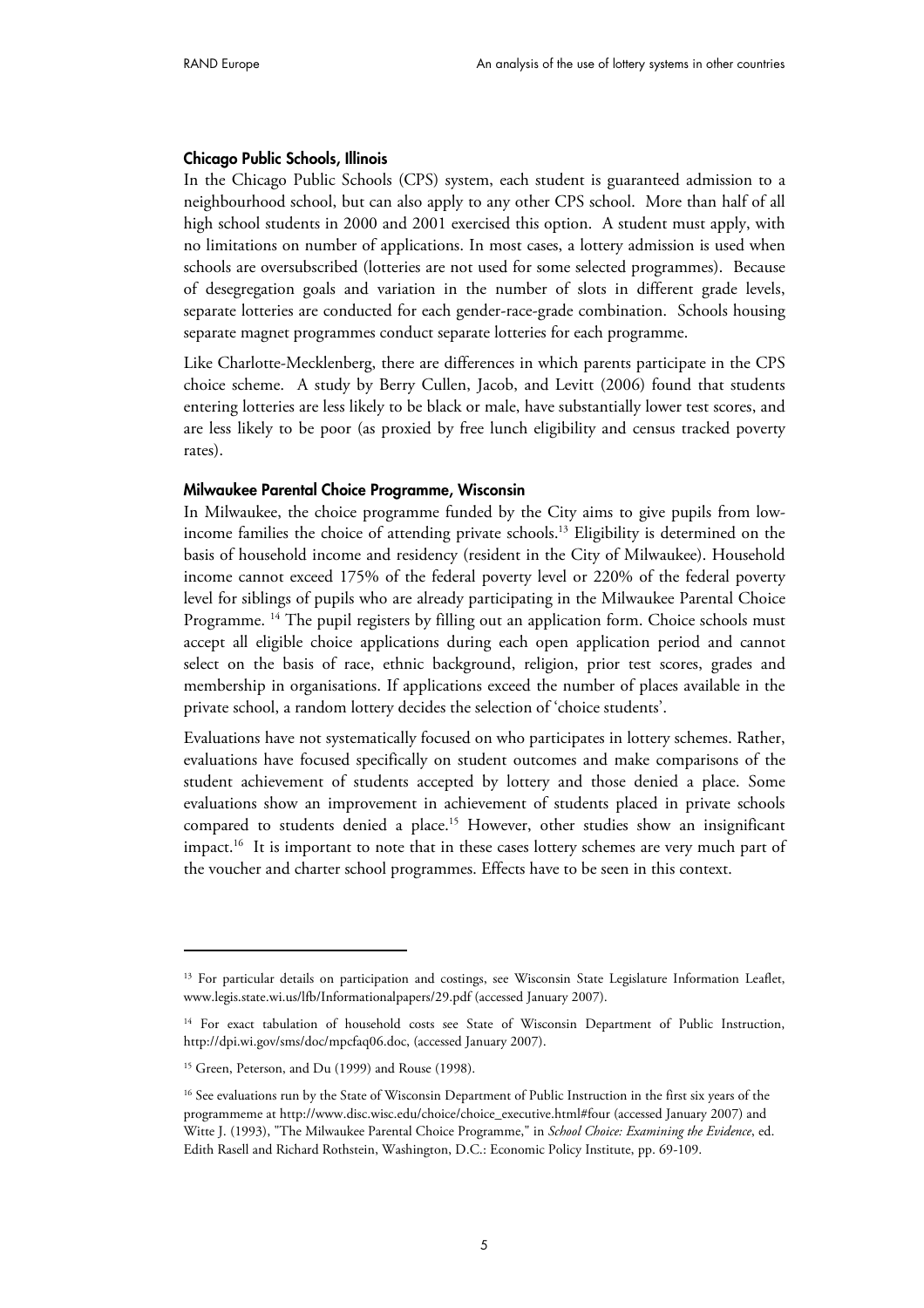#### **Universal voucher system in Sweden**

Sweden introduced a universal voucher scheme in 1992. The reforms meant that municipalities became responsible for schools and their financing. Independent schools became eligible to receive funding from municipalities. Each student can use a municipal voucher to choose a school within the municipality. The cost of the voucher is the average cost of education in a state school. Any school that meets the requirements of the National Agency for Education is entitled to this funding, whether religious, for-profit or charitable. Schools are prohibited from charging top-up fees and are not allowed to select pupils by ability. Students are selected on the basis of the date of application (a preference for early applications) and lottery systems in cases of oversubscription. The schools must adhere to the national curriculum.<sup>17</sup>

Evaluations have not focused on the outcomes of the lottery schemes but on the outcome of the overall education reform. Evidence suggests that competition from independent schools has improved the performance of state schools. Moreover, evaluations (see Raham 2002) indicate that independent schools are more likely to be established in areas of underperforming state schools serving disadvantaged children. The proportion of disabled and socio-economically disadvantaged pupils in independent schools tends to be higher than in state schools.

#### **New Zealand Enrolment Scheme**

In New Zealand, ballots are used as part of the overall enrolment scheme. School boards are responsible for the management of overcrowding in schools.18 To this end, school boards draw up 'home zones' (school districts) with the capacity of local schools in mind. The maximum capacity is determined in consultation with managers from the Ministry of Education. Enrolment schemes are activated in case the capacity of the schools does not meet the 'in-zone' demands for places or in case the capacity cannot meet demands from out-of-zone pupils. As school boards are required by law to find the capacity to meet the demand of in-zone students, enrolment schemes mainly address the management of outof-zone students. Each school board can draw up an enrolment scheme in consultation with the Ministry of Education for specific schools. However, there is a nationally mandated order of priority for specific pupil groups and most enrolment schemes are similar.<sup>19</sup> The priority groups are:

- 1. students accepted for enrolment in a special programme run by the school (e.g. programmes aimed at the intake of ethic minorities or pupils with special needs);
- 2. siblings of current students;
- 3. siblings of former students;

 $\overline{a}$ 

<sup>&</sup>lt;sup>17</sup> Raham, H. (2002) *Decentralization and Choice in the Swedish School System: Policy Lessons for Canada. SAEE.* 

<sup>&</sup>lt;sup>18</sup> For information on the New Zealand system, see Ministry of Education information on schemes at [http://www.minedu.govt.nz/index.cfm?layout=document&documentid=8146&data=l#P0\\_0,](http://www.minedu.govt.nz/index.cfm?layout=document&documentid=8146&data=l#P0_0) (accessed January 2007).

<sup>19</sup>For a 'pro forma' enrolment scheme, see

[http://www.minedu.govt.nz/index.cfm?layout=document&documentid=8146&data=l#P559\\_62700,](http://www.minedu.govt.nz/index.cfm?layout=document&documentid=8146&data=l#P559_62700) (accessed January 2007).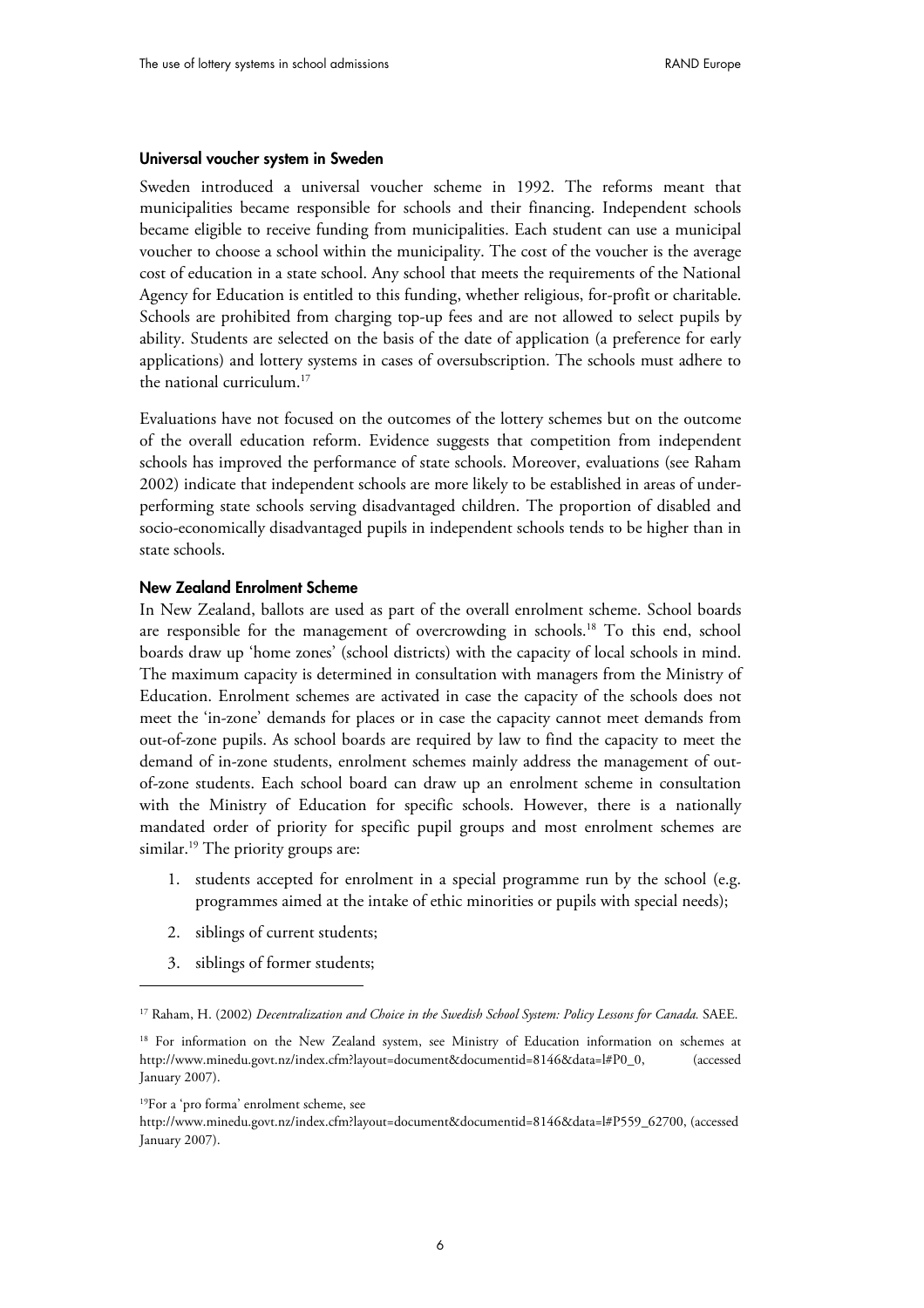-

- 4. children of board employees;
- 5. all other students.

If there are more applicants than places in groups 2-5, ballots are used to assign places per priority group. Schools can determine the number of places per priority group. Pupils in group 1 are treated as in-zone students. The new system has meant that school choice is constrained by 'home zone' boundaries and represents a more limited ambition of the government towards school choice and instituting educational markets. This research has not identified any specific evaluations of the lottery system used in New Zealand. Previous studies in New Zealand on equity issues show that where parents/pupils can make a choice subscription at better performing schools tends to rise. Before 2000, this meant that many underperforming schools (many schools with high proportion of ethnic minority students) had strongly declining enrolments.<sup>20</sup>

#### **Medical school admissions lottery in Dutch higher education**

A lottery system is an integral part of the allocation of places in Dutch medical schools. The main reason for using the lottery system was the oversubscription of medical schools. Places at medical schools are closely managed by the Dutch Government in relationship to the number of job openings available in the medical field. Up until 2000, medical school admissions in The Netherlands occurred solely on the basis of a grade point average weighted lottery. This system meant that places in medical school were allocated through lottery with chances improving for candidates with higher grade point average (GPA) scores. The minimum requirement to enter the lottery is the secondary school degree of the applicant (VWO). In this way, the average chance of getting a place was about 35% compared to 70% for candidates with the highest GPAs. There are no limitations on how many times a student can enter the lottery. From 2000 after a public outcry over the plight of a 'bright' student who failed to gain admittance to medical school three years in a row, universities can select up to 50% of their intake.<sup>21</sup> Five out of nine medical schools used this opportunity to select on the basis of personal statement, extensive tests, and interviews. The selection criteria varied between universities. The first selection was on average about 10% of the total intake. The main underlying reason for using selection was to improve the quality of student (i.e. select students who would achieve better). Two universities also specifically used the selection procedure to allocate places to graduates, ethnic minorities, and mature students. These groups are significantly underrepresented (compared to their % of the total population) in Dutch medical schools. The lottery system did not address and is not concerned with the problem of underrepresented student groups.

In recent evaluations at four of the universities using selection, three universities found that selected students did not achieve better outcomes (academic achievement) than students allocated places through the lottery systems. They have decided to stop selection on the

<sup>20</sup> See Fiske, E (2000), "Rationing Compassion", *The American Prospect*. Vol. 11 (13) May 22, 2000 [http://www.propsect.org/archives/v11-13/fiske-e.html.](http://www.propsect.org/archives/v11-13/fiske-e.html) 

<sup>21</sup> See De Gruijter, N.M. (2006), "Selectie van Studenten en Bindend Studieadvies", ICLON University of Leiden.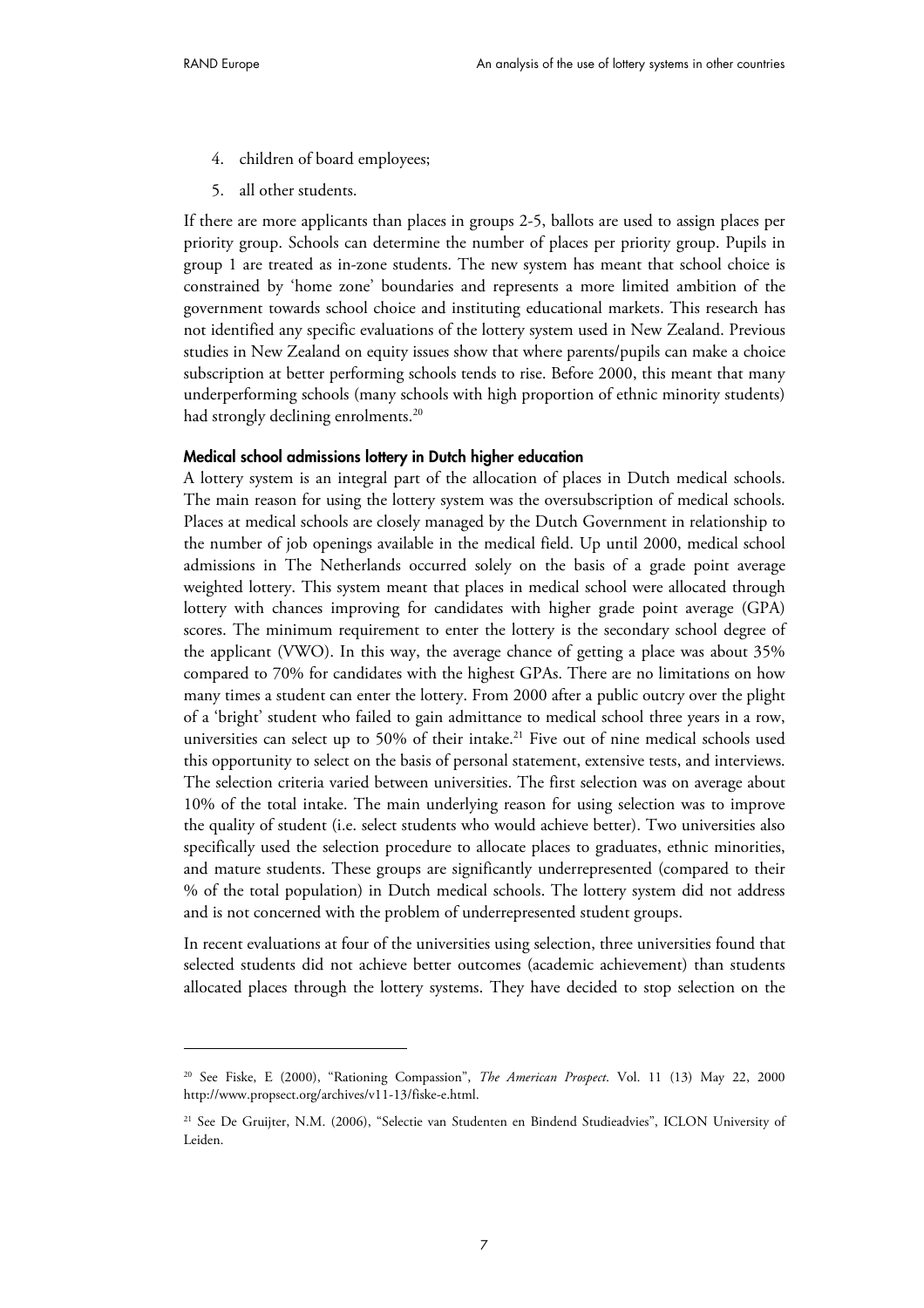basis of costs associated with the selection procedure. One university did find better achievement in selected students and will continue with selection.<sup>22</sup>

Several universities in the United Kingdom have taken similar approaches. In 2004, Leeds Metropolitan and Huddersfield introduced lottery systems for physiotherapy courses. The lottery randomly allocates places between applicants. Leeds Metropolitan has also used a system combining selection and random allocation for a small number of places. The main reason for this introduction was oversubscription. There is no evaluation evidence on student outcomes, impact on equity, or changes in the student mix through lotteries.

#### 2.3 **What are the outcomes?**

#### **What the studies say**

-

Overall research shows very few studies that examine outcomes. Of those that do, *the majority look only at student achievement rather than examining the impact of lottery schemes on equitable outcomes in society or on issues such as social selectivity*. These studies have varying conclusions on outcomes related to student achievement. In addition, there is some debate on how variables have been controlled for in some of these studies.

A study by Green, Peterson, and Du (1999) on the Miwaukee Parental Choice Programme found that students placed in private schools achieved better in maths (by 11 percentile points) and reading (6 percentile points) than students who had been denied a place. Rouse (1998), again for Milwaukee, shows a positive gain in maths achievement but not in reading. She also points out a differential effect among choice schools, highlighting that not all schools are created equal. This evaluation and similar work<sup>23</sup> does not specifically assess the make-up of the population and differential effects among the student population (by subgroup of the population). However, a study by Hoxby (2004a) on charter schools in the Chicago area that operate similar lottery schemes to manage oversubscription noted a particularly positive effect in student achievement (reading and math scores) for Hispanic pupils and pupils from low-income backgrounds compared to Hispanic and low-income pupils who were denied a place.<sup>24</sup>

Other studies on the Milwaukee Parental Choice Programme show mostly insignificant improvements in student achievement and relatively high drop-out rates.<sup>25</sup> Hastings, Kane, and Staiger (2005) looking at the use of randomised lottery schemes in Charlotte-

<sup>&</sup>lt;sup>22</sup> See for instance Urlings-Strop, L.C., and Splinter, T.A.W. (2005), "Decentrale Selectie voor de Studie Geneeskunde aan het Erasmus MC: Validiteit van de Selectiemethode. In *Meten en Onderwijskundig Onderzoek*", Proceedings van de ORD 2005 Gent (p. 412-413). 23 See for instance Hoxby's work on charter schools in Arizona, Hoxby, C.M. (2001), "The Rising Tide,"

*Education Next*, Winter 2001. Results have been also replicated in New York.

<sup>&</sup>lt;sup>24</sup> This effect was greater than for other pupil populations. This finding was also reported in Hoxby and Rockoff (2004); These studies, however, do not take into account a possible rejection effect for those who did not gain a place in the lottery.

<sup>&</sup>lt;sup>25</sup> See evaluations run by the State of Wisconsin Department of Public Instruction in the first six years of the programmeme at [http://www.disc.wisc.edu/choice/choice\\_executive.html#four \(ac](http://www.disc.wisc.edu/choice/choice_executive.html#four)cessed January 2007) and Witte J. (1993), "The Milwaukee Parental Choice Programme," in *School Choice: Examining the Evidence*, ed. Edith Rasell and Richard Rothstein, Washington, D.C.: Economic Policy Institute, pp. 69-109.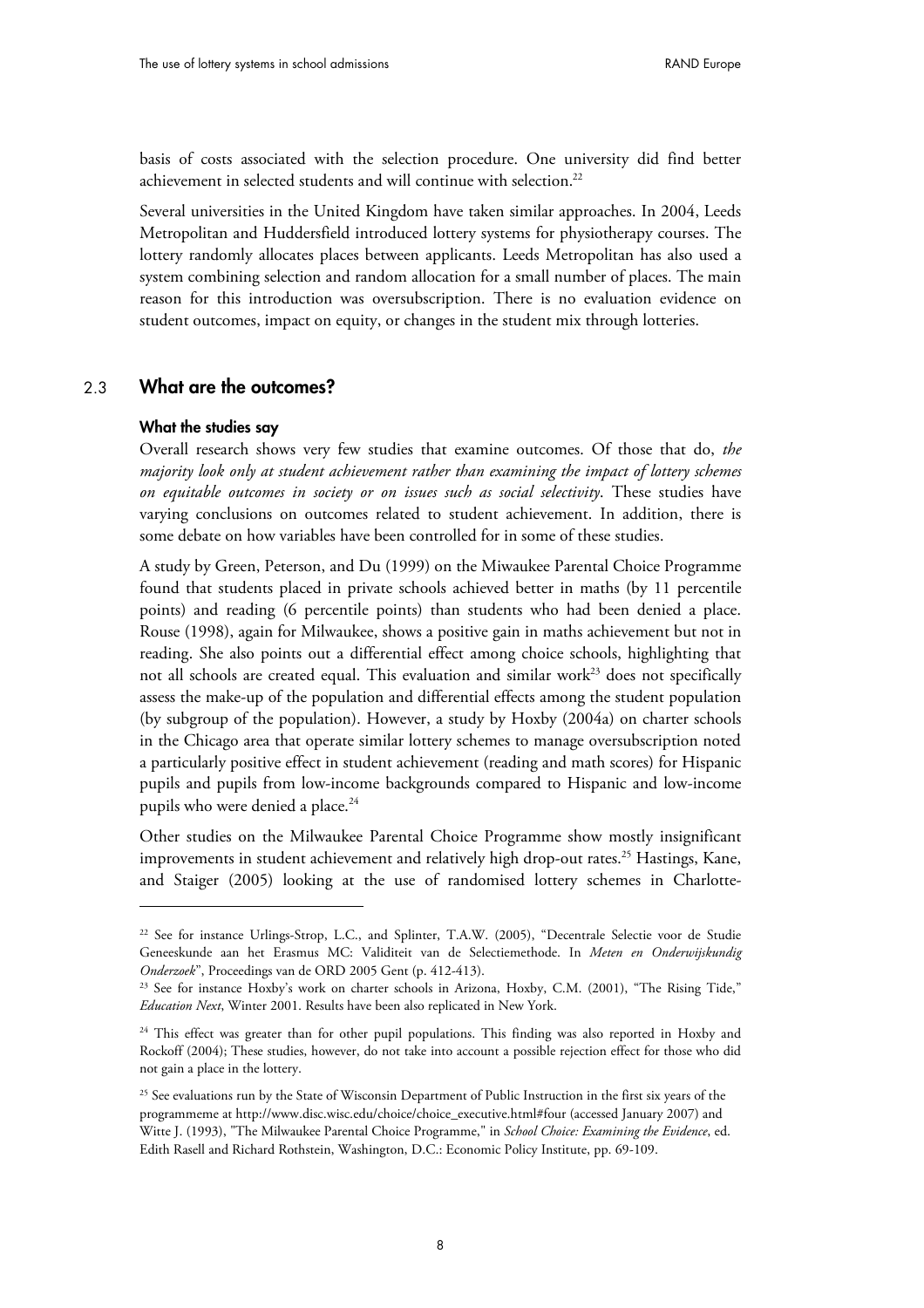Mecklenburg show that among those applying to the oversubscribed schools, winning the lottery had no discernable impact on students' own reading and math scores overall. However, winning the lottery seemed to have had modest impacts on other outcomes, such as reducing absences and disciplinary suspensions. A study by Berry Cullen, Jacob, and Levitt (2006) finds little evidence that winning a lottery provides any systematic benefit across a wide variety of traditional academic measures. However, similar to Hastings, Kane and Staiger (2005), they cast the net wider and identify a number of benefits such as improvements in self-reported disciplinary incidents and arrest rates.

#### **Problems in measuring outcomes**

There are a number of problems associated with interpreting effects of even well-designed studies on education outcomes. Betts and Hill (2006) cite three main problems in assessing the effects of charter school enrolment, and these also apply in comparing outcomes for students in other kinds of schools:

- - It is impossible to observe the same students simultaneously in both schools in which they are admitted by lottery (if they win the lottery) and schools which they attend if they lose the lottery. Thus, it is necessary to create a 'counterfactual' or approximation to something that never really occurred.
- There are many kinds of schools—some serving poor and disadvantaged and others serving advantaged; some receiving the same money as nearby schools and other less; some in supportive local environments and some not—and differences might be related to differences in results. Thus, the analysis must take account of what kinds of schools the students in a study are actually attending. Good results in one school may not generalise to other schools.
- Student achievement is affected by many non-school factors, such as the influence of parents and peers and local environment. Statistical methods are needed to eliminate these factors, and the accuracy of findings depends on the quality of the data available and on the number of students (the issue of statistical significance).

Lottery systems have some benefits for assessing students' educational outcomes because they set up a 'quasi experiment' where lottery winners constitute the 'treatment' group and lottery losers the control group. Unobserved factors, like motivation, family background and support from the family should on average be identical between applicants who win and lose the lottery. For this reason, lottery studies provide excellent internal validity, i.e. they eliminate some extraneous factors associated with achievement (third bullet point above).

However, lotteries also introduce selectivity bias, which threatens external validity. In situations where lotteries are used for admission to over-subscribed schools, these schools are, by definition, different from other schools. Oversubscribed schools are likely to be above average in quality. Furthermore, schools may hold multiple lotteries by grade, characteristics (see example of vouchers in New Zealand) or for students living in different neighbourhoods (e.g. Wallsall Academy's 'doughnut' approach). Schools may have more applicants for places in some grades or in some neighbourhoods, so results may not apply to other grades or neighbourhoods. Third, students must apply to join a lottery. Students (and families) that exercise this choice may be unrepresentative of students as a whole, both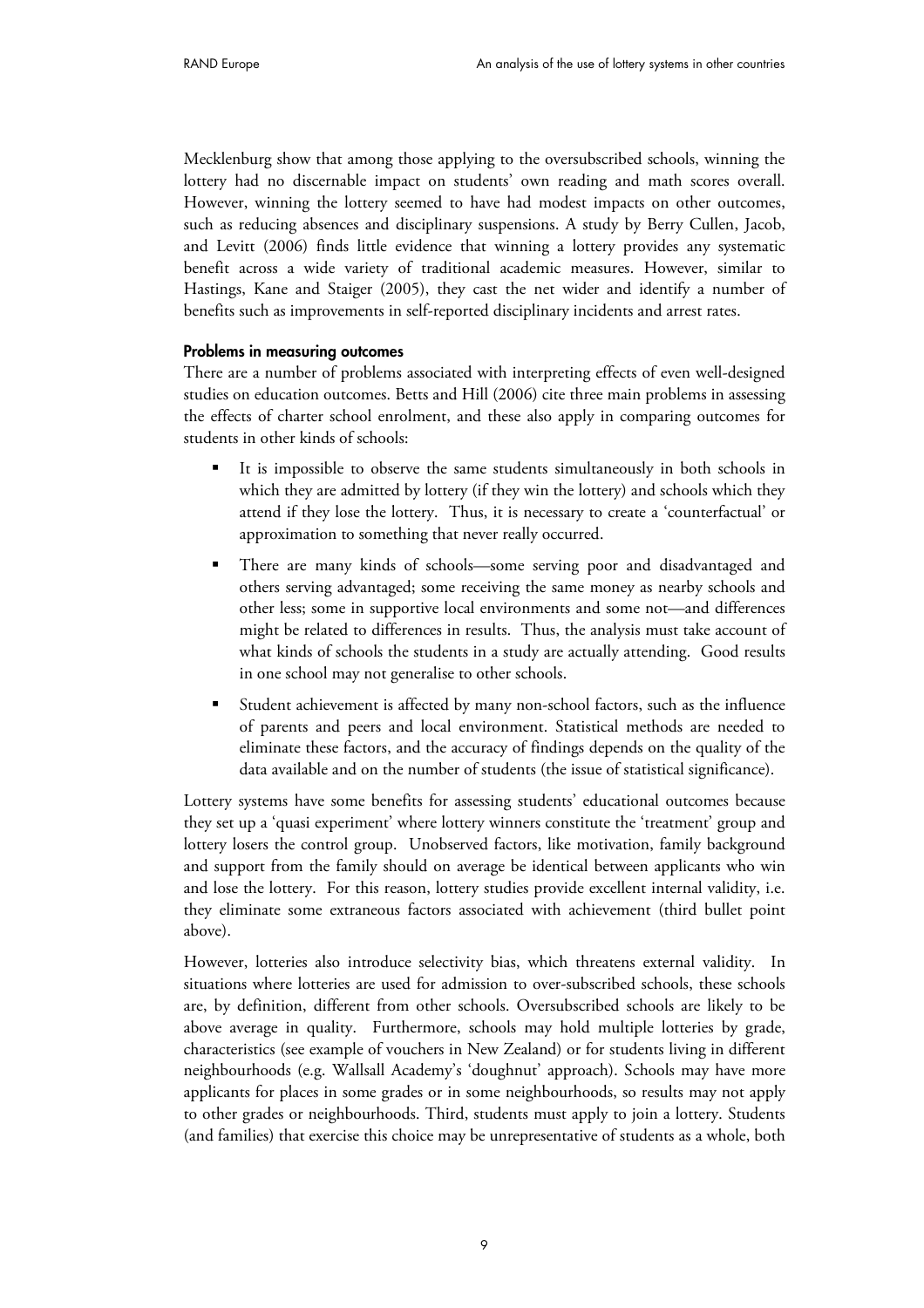in terms of observable characteristics (e.g. race, ethnicity) and unobservable characteristics (e.g. motivation, degree of family support).

These three types of selectivity bias—the potentially unrepresentative nature of schools that perform lotteries, the potentially unrepresentative nature of students within a given school who had to win a lottery to gain admission, and the self-selection of students into lotteries more generally—raise important concerns about the overall external validity of lottery-based estimates of outcomes.

A fourth problem with lotteries is that it does not take account of the fact that many families denied admission to one school of choice continue applying until they get admitted to another one. This introduces substitution bias, and is potentially serious as the lottery analysis may wrongly suggest that lotteries have no effect on learning when in fact lottery losers simply choose to attend another equally good school.

This brief review indicates that although lotteries support a quasi-experimental design, which has some benefits over other methods for assessing outcomes, there are other pitfalls to assessing the impacts of lottery admissions that still need to be taken into account.

#### 2.4 **What is the response of parents?**

-

There are few studies that examine the reactions from parents. In the United Kingdom, some articles provide anecdotal evidence and show mixed reactions, but not systematic research.26 The paragraphs below outline some of the evidence found in the studies. Particular attention is paid to studies in the US that examine how parents and pupils decide to opt in.

Evaluations of the Milwaukee Parental choice Programme show that parental attitudes toward choice schools, opinions of the Choice Programme, and parental involvement were very positive for choice parents over the first four years. Attitudes toward choice schools and the education of their children were more positive than their evaluations of their prior public schools.<sup>27</sup>

Circumstantial evidence from New Zealand suggests that parents actively opted for better schools when given the choice. In this way, the introduction of school choice had a larger than expected impact. The low enrolment at underperforming schools put pressure on the Government to close schools and inadvertently led to further reforms of school zones.<sup>28</sup>In this sense, parental choice can produce a systemic impact on education.

The studies on lottery systems in the United States show more clearly how parents/pupils decide to opt-in. They indicate differences in which parents decide to opt-in to a lottery

<sup>&</sup>lt;sup>26</sup> The BBC reported on some parents' reactions, see [http://news.bbc.co.uk/2/hi/uk\\_news/education/4293446.stm](http://news.bbc.co.uk/2/hi/uk_news/education/4293446.stm) (accessed January 2007).

<sup>&</sup>lt;sup>27</sup> See evaluations run by the State of Wisconsin Department of Public Instruction in the first six years of the programmeme at [http://www.disc.wisc.edu/choice/choice\\_executive.html#four](http://www.disc.wisc.edu/choice/choice_executive.html#four) (accessed January 2007).

<sup>&</sup>lt;sup>28</sup> See for instance New Zealand Council for Educational Research,

[http://www.nzcer.org.nz/default.php?cPath=76&products\\_id=133](http://www.nzcer.org.nz/default.php?cPath=76&products_id=133) (accessed January 2007).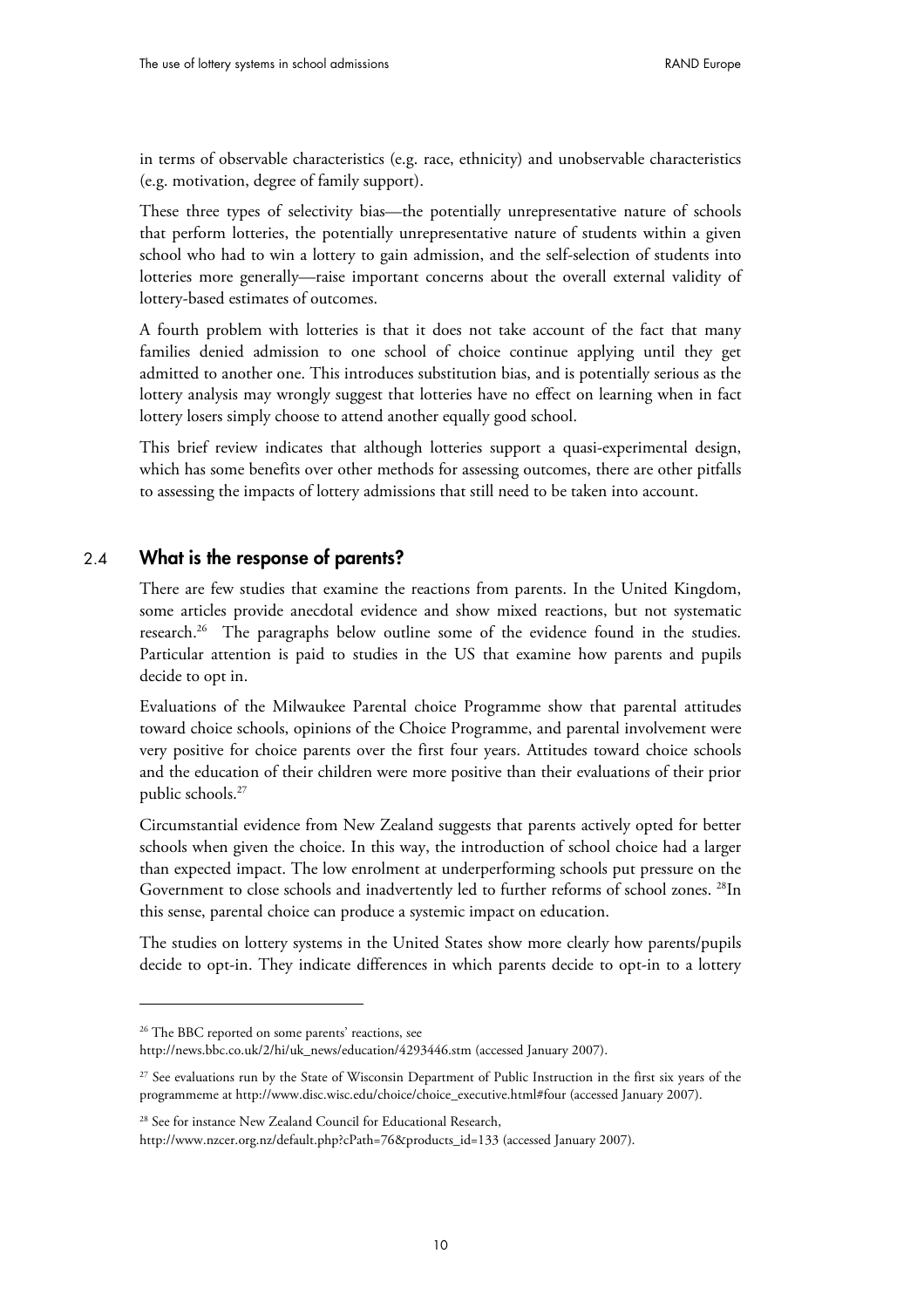system. Hastings, Kane, and Staiger (2005) report on the reasons why parents and pupils participate in the lottery scheme in Charlotte-Mecklenburg. Parents/pupils may chose schools for other reasons than academic improvement. For instance, one quarter of parents who were willing to exercise choice chose schools with lower mean test scores than their designated schools. This observation indicates that there are trade-offs to consider between academic improvement and features of the school (e.g. distance from home, specific pupil make–up of school and neighbourhood). Some parents decide not to exercise their choice and stay with their designated school.

How parents choose is also relevant in understanding the impact of lotteries on academic achievement and the differential impact on distinct groups of pupils. Hastings, Kane, and Staiger (2005) argue that whites are more likely to choose magnet schools with intensive academic programmes. These programmes are associated with particular improvement of student achievement. Non-whites chose magnet schools more often, but entered less academically demanding programmes. Thus, even though these pupils are enrolled in good schools, their overall achievement is expected to be at the same level. These observations point to a differential impact of lottery schemes and help to explain the modest overall impact of lotteries on student achievement. In addition, studies have also analysed genderspecific impacts. Hastings, Kane, and Staiger (2006) show that the heterogeneous preferences of parents also explain the gender-specific impact of lottery schemes. For instance, white females showed a significant increase in test scores if they won a place in their first-choice school. In summary, specific outcomes are linked to specific preferences.

The link between preferences and effects is an important factor to consider when designing lottery schemes. For instance, studies (see e.g. Hastings, Kane, and Staiger 2006) show that students who opt-in are more likely to be white and more affluent than students who do not apply to participate. This observation suggests that if lotteries are meant to alleviate socioeconomic imbalances it will be important to ensure that parents in target groups are informed and even assisted in applying. This intervention would need to be carefully designed and handled, however, as assistance directed at certain groups could undermine the perception of 'fairness' that lottery systems are meant to establish. *In this sense, there could be a trade-off between the 'fairness and transparency' of a system and targeting of interventions.*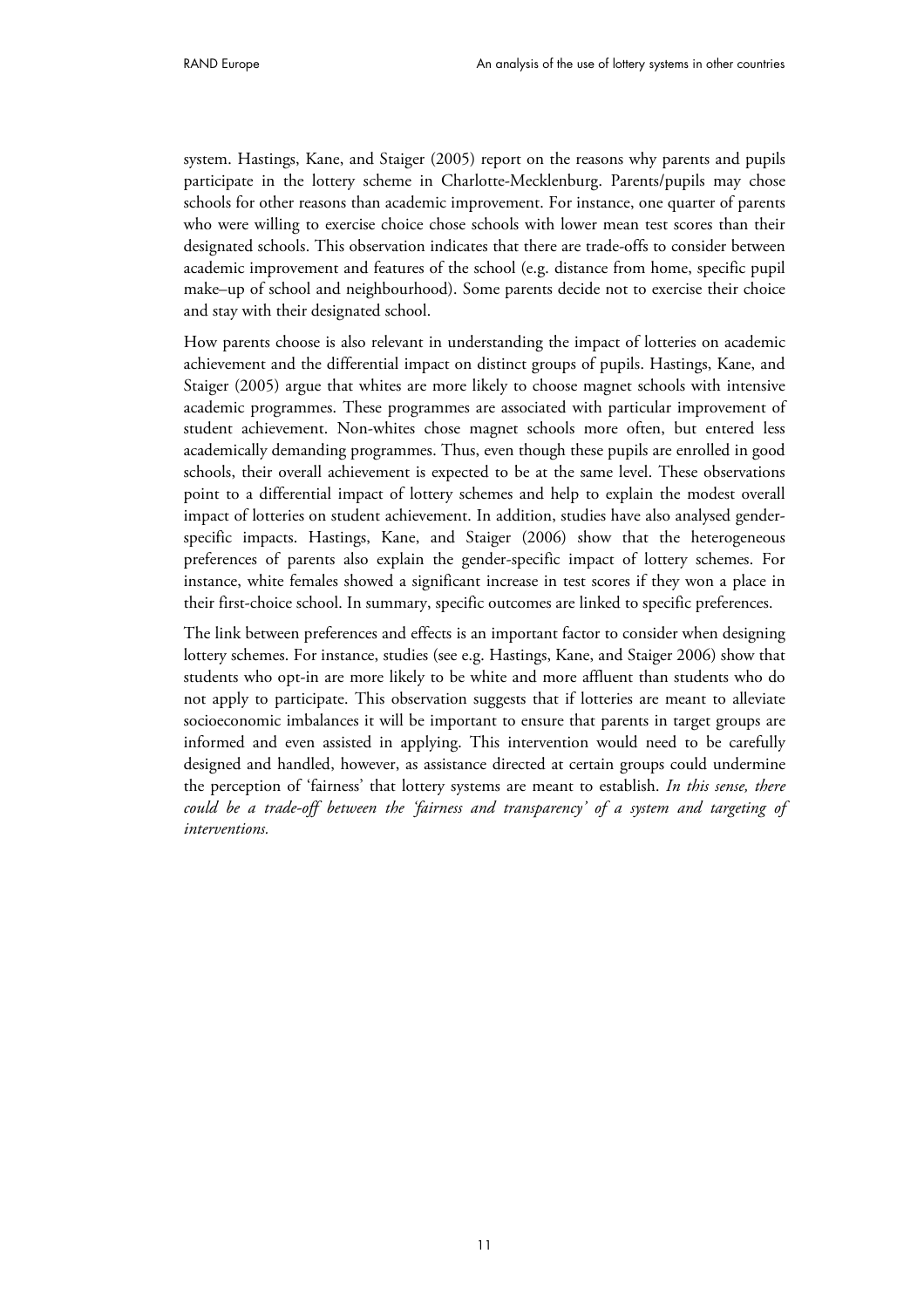|                                                                             | <b>Purposes</b>                                                                                                                        | <b>Process</b>                                                                                                                                                                   | <b>Outcomes</b><br><b>Measured</b>                                                            | <b>Research Results</b>                                                                                                                                                                       | Parent/other<br>responses                               | <b>Comments/info</b><br>sources                                                                              |
|-----------------------------------------------------------------------------|----------------------------------------------------------------------------------------------------------------------------------------|----------------------------------------------------------------------------------------------------------------------------------------------------------------------------------|-----------------------------------------------------------------------------------------------|-----------------------------------------------------------------------------------------------------------------------------------------------------------------------------------------------|---------------------------------------------------------|--------------------------------------------------------------------------------------------------------------|
| Charlotte-<br>Mecklenburg NC,<br><b>USA</b>                                 | Introduced in 2001<br>after court banned<br>race-based bussing                                                                         | Parent submit 3 choices:<br>guaranteed place in local<br>school if not selected;<br>lottery system for non-<br>guaranteed schools.                                               | Math, reading<br>scores; absences;<br>disciplinary actions                                    | Students of parents who value test<br>scores in listing schools have higher<br>achievement; For avg. student<br>attending first choice school not<br>related to achievement/other<br>outcomes | Not given aside from<br>parents' choice<br>preferences. | Hastings, Kane and<br>Staiger 2006                                                                           |
| <b>Chicago Public</b><br>Schools, USA                                       | Introduced in 1980 as<br>result of desegregation<br>consent decree with<br>the federal government                                      | Students apply to schools.<br>Places at oversubscribed<br>schools determined by<br>separate gender-race-<br>grade combination lottery.                                           | Standardised test<br>scores; attendance<br>rates; course taking;<br>credit accumulation       | No discernible impact on various<br>measures of achievement for those<br>winning the lottery                                                                                                  |                                                         | Berry Cullen, Jacob,<br>and Levitt 2006<br>Lottery data from 194<br>separate lotteries at 19<br>high schools |
| <b>Milwaukee Parental</b><br><b>Choice Programme</b>                        | Introduced in 1990 to<br>improve educational<br>opportunity of low-<br>income students                                                 | Students apply to schools.<br>Available places at<br>oversubscribed schools<br>allocated by randomised<br>lottery.                                                               | Standardised test<br>scores: attendance<br>rates; drop-out<br>rates, parents'<br>satisfaction | Studies show a varying impact on<br>various measures of achievement for<br>those winning the lottery                                                                                          | Parents' satisfaction<br>rates appear positive          | State of Wisconsin<br>evaluations; Green,<br>Peterson, and Du<br>(1999); Rouse (1998)                        |
| Universal voucher<br>system in Sweden                                       | Introduced in 1992 to<br>promote/support<br>choice in educational<br>system                                                            | Students apply to school<br>of choice. If the school is<br>oversubscribed, they enter<br>a randomised lottery.<br>Some priority is given to<br>specific disadvantaged<br>groups. | Standardised test<br>scores per school                                                        | Studies show that achievement has<br>improved in low-performing state<br>schools.                                                                                                             |                                                         |                                                                                                              |
| <b>New Zealand</b><br><b>Enrolment School</b>                               | Part of ongoing<br>educational reforms in<br>New Zealand that<br>commenced in 1989.<br>Lottery mainly used to<br>ease oversubscription | Lottery applies to out-of-<br>zone students. Students<br>apply and are classified in<br>priority groups<br>Randomised lotteries take<br>place per priority group.                | Not given                                                                                     | No real evaluations of lottery<br>schemes available.                                                                                                                                          |                                                         |                                                                                                              |
| <b>Medical school</b><br>admissions lottery in<br>Dutch higher<br>education | Solely used to ease<br>oversubscription in<br>courses                                                                                  | Lottery applies to all<br>students who apply. Some<br>minimum eligibility exist.                                                                                                 | Student<br>achievement in<br>exams                                                            | No real evaluations of lottery<br>schemes. One externality of lottery<br>schemes has been that students<br>from certain backgrounds have<br>remained underrepresented.                        |                                                         |                                                                                                              |

#### Table 3: Overview of selected lottery schemes outside of the UK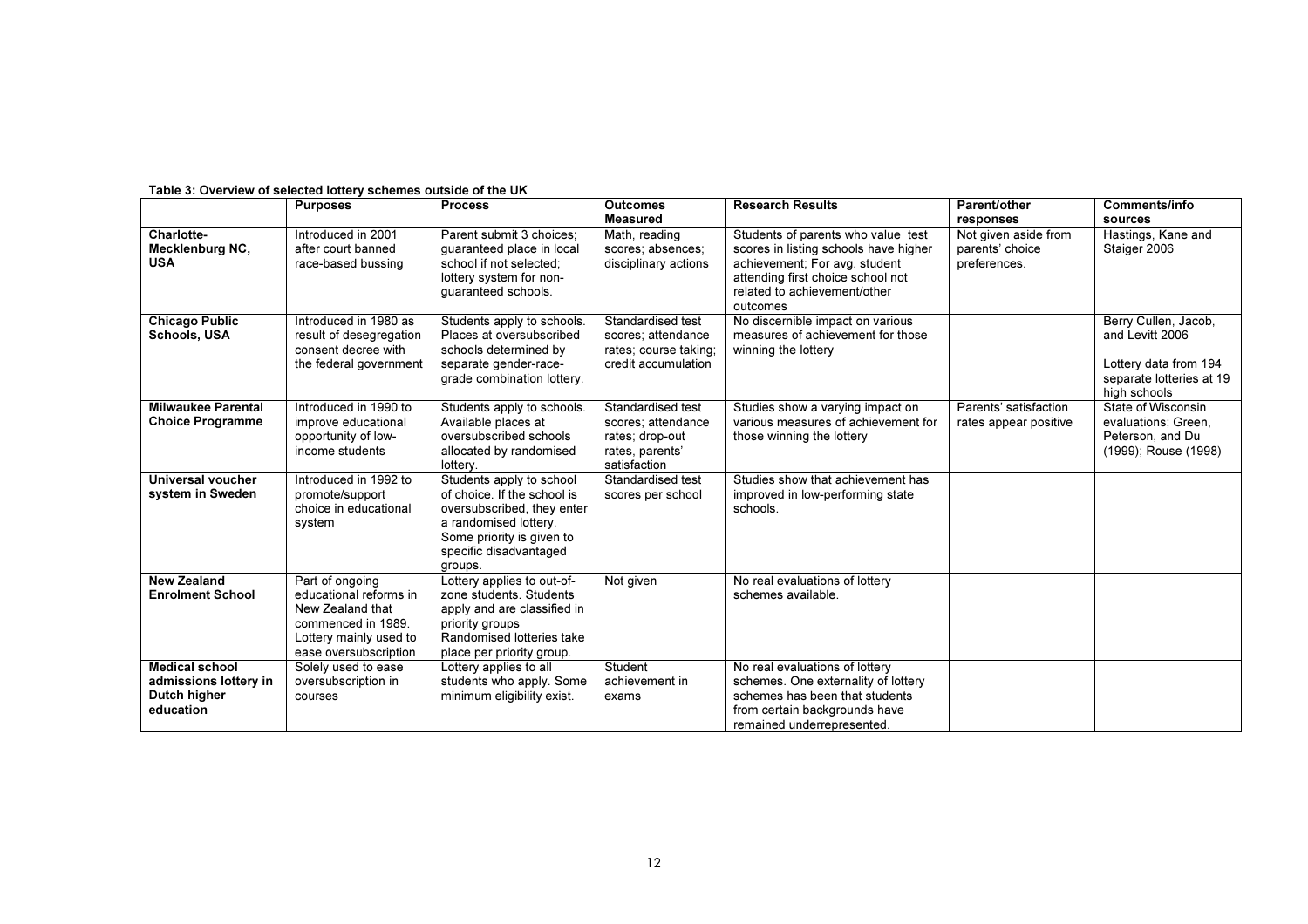A brief review of lottery or random selection schemes in other countries indicates that identifying "lessons" for UK policymakers is not straightforward. However there a range of significant issues and questions that must be borne in mind. This chapter summarises some relevant issues.

#### **The design of the lottery systems should relate to specific purposes/admission problems**

Although it seems obvious that the design of the lottery system should follow from a clear understanding of the rationale for instituting a lottery scheme in the first place, the examples that we have uncovered suggest that this is not necessarily the case. The Charlotte-Mecklenburg case, for example, aimed to address racial imbalances after bussing was eliminated. But the data indicate that white students in affluent neighbourhoods were able to 'game' the system by listing only one school, their guaranteed home school, as first choice. In effect, these students never entered the lottery for oversubscribed schools. Nonwhite students were twice as likely to list three choices, thus had a higher probability of entering the lottery.

#### **There is a need to measure outcomes associated with intended purposes**

Many of the studies we examined did not necessarily attempt to evaluate whether the espoused rationale for adopting a lottery policy actually worked in the intended way. In the UK the concern seems to be about equity, and the hope is that a lottery admission will yield a better 'mix' of students than admission by catchment area. The design of the system should proceed from a 'theory of action'—a set of causal statements linking an action (a government policy) to a desired goal (equal access). If the theory of action is faulty, the policy will likely be ineffective. If it is sound, then evidence should demonstrate that the policy is achieving the desired goal.

#### **Policy makers should understand how and why parents choose to participate**

One appealing feature of a lottery system is that it appears to treat all students fairly— 'winning' is a chance occurrence, not determined by ability, ethnicity, residence, or other student characteristics. In actuality, lotteries are 'fair' only for the pool of students (and parents) who choose to join the pool. The US studies demonstrate that some students are more likely than others to join the pool in the first place. Certain students may opt not to choose. This self-selection into lotteries raises problems of external validity when comparing outcomes for lottery students versus others. In addition, US studies show that some parents/pupils who opt-in may not always make choices that will maximise overall student achievement or produce outcomes that policy makers desire. Encouraging certain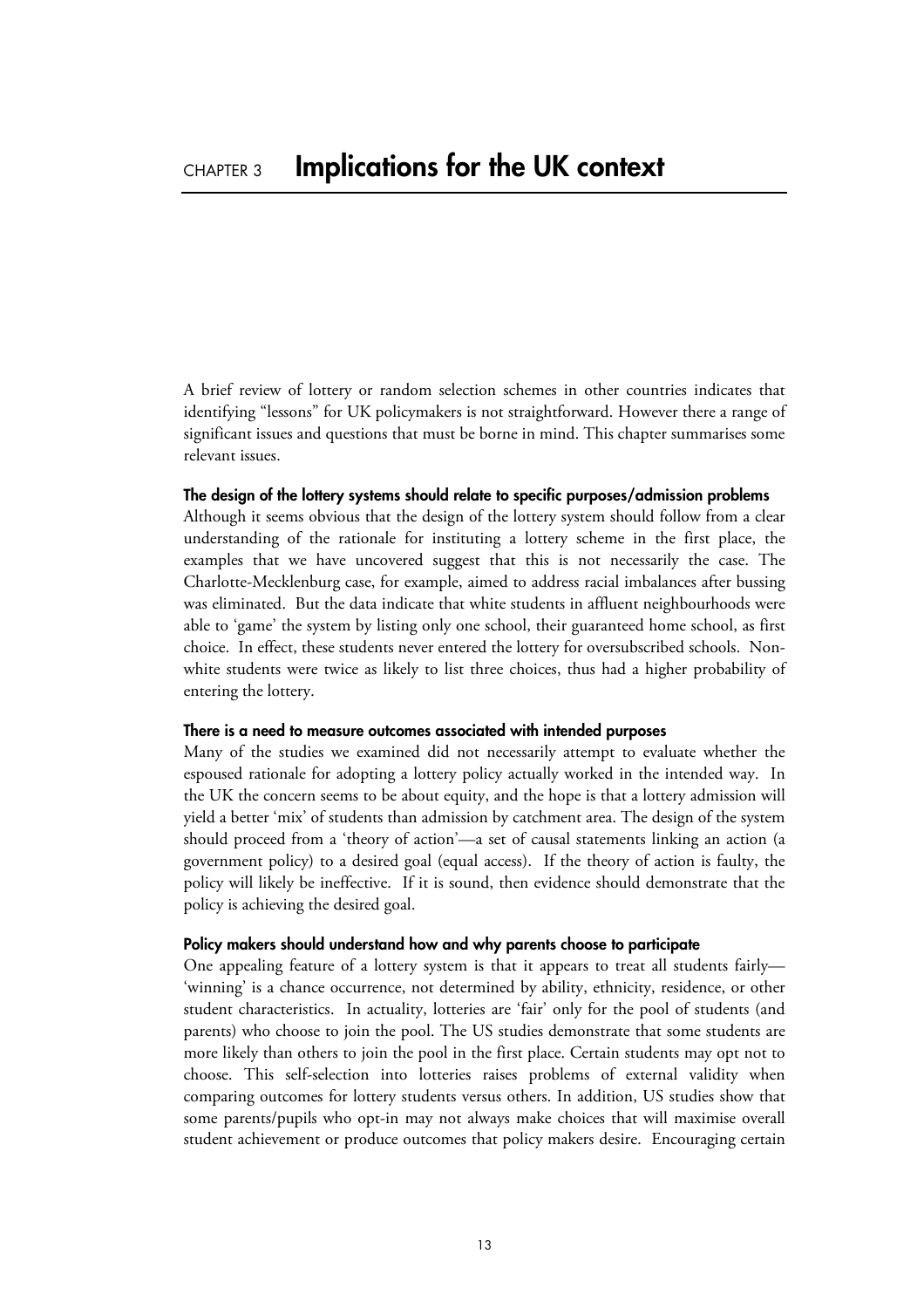students to join the pool or to channel certain choices may threaten the perceived fairness of the lottery. In this sense, there could be a trade-off between the fairness and transparency of a lottery system and the targeting of interventions.

#### **Research to examine effects can be complex**

It can be very difficult to reliably measure effects associated with lottery schemes. Even though lotteries have an advantage in supporting a quasi-experimental design— a far better method than most for determining causality—the lottery itself poses threats to external validity, which limits our ability to generalise findings. This is a concern when policy makers typically seek evidence to show that an education intervention works and has wide applicability. Given evaluations are needed to assess the impact of lottery schemes, such studies need to be smart and aim to address the methodological difficulties outlined.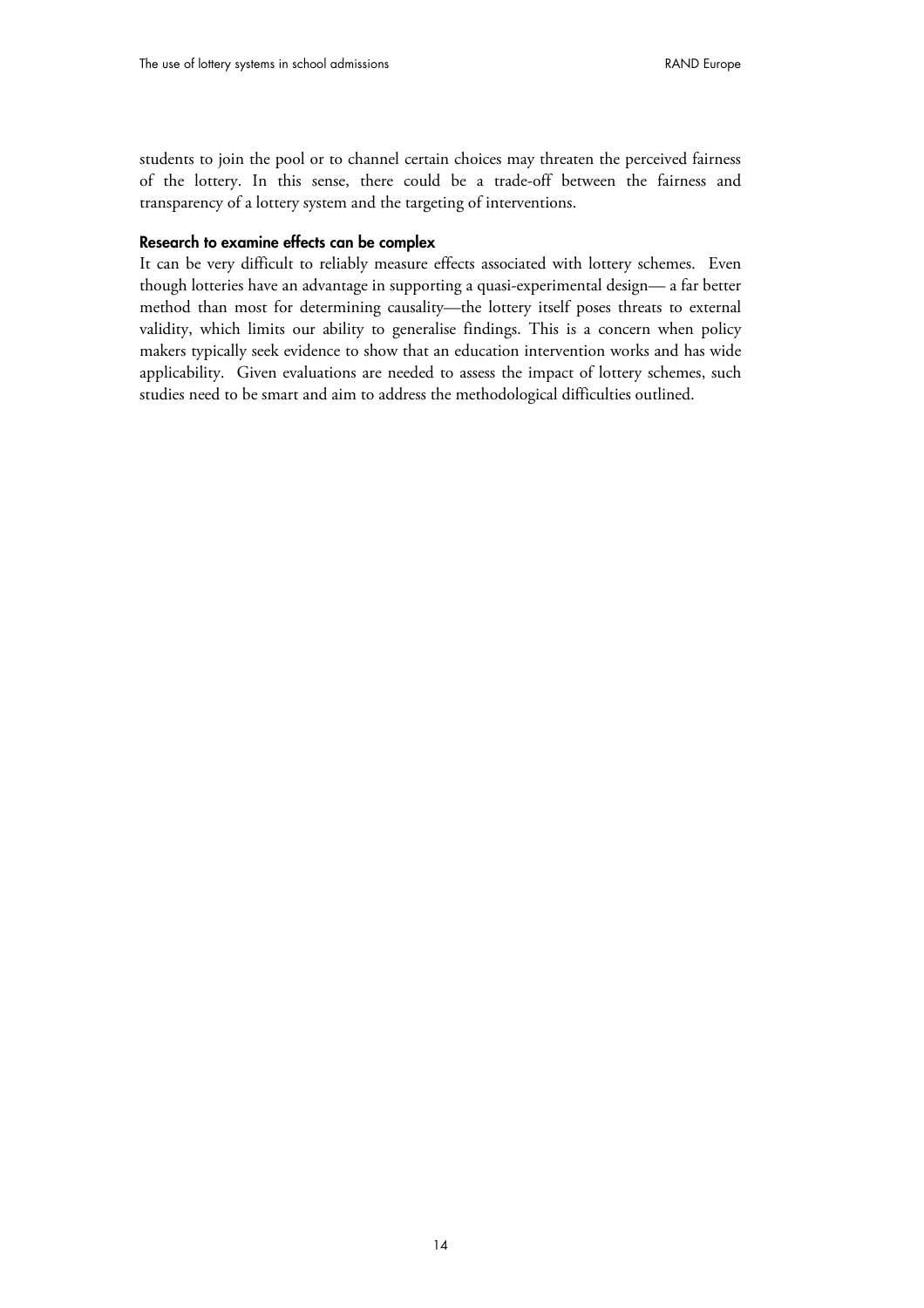# **REFERENCES**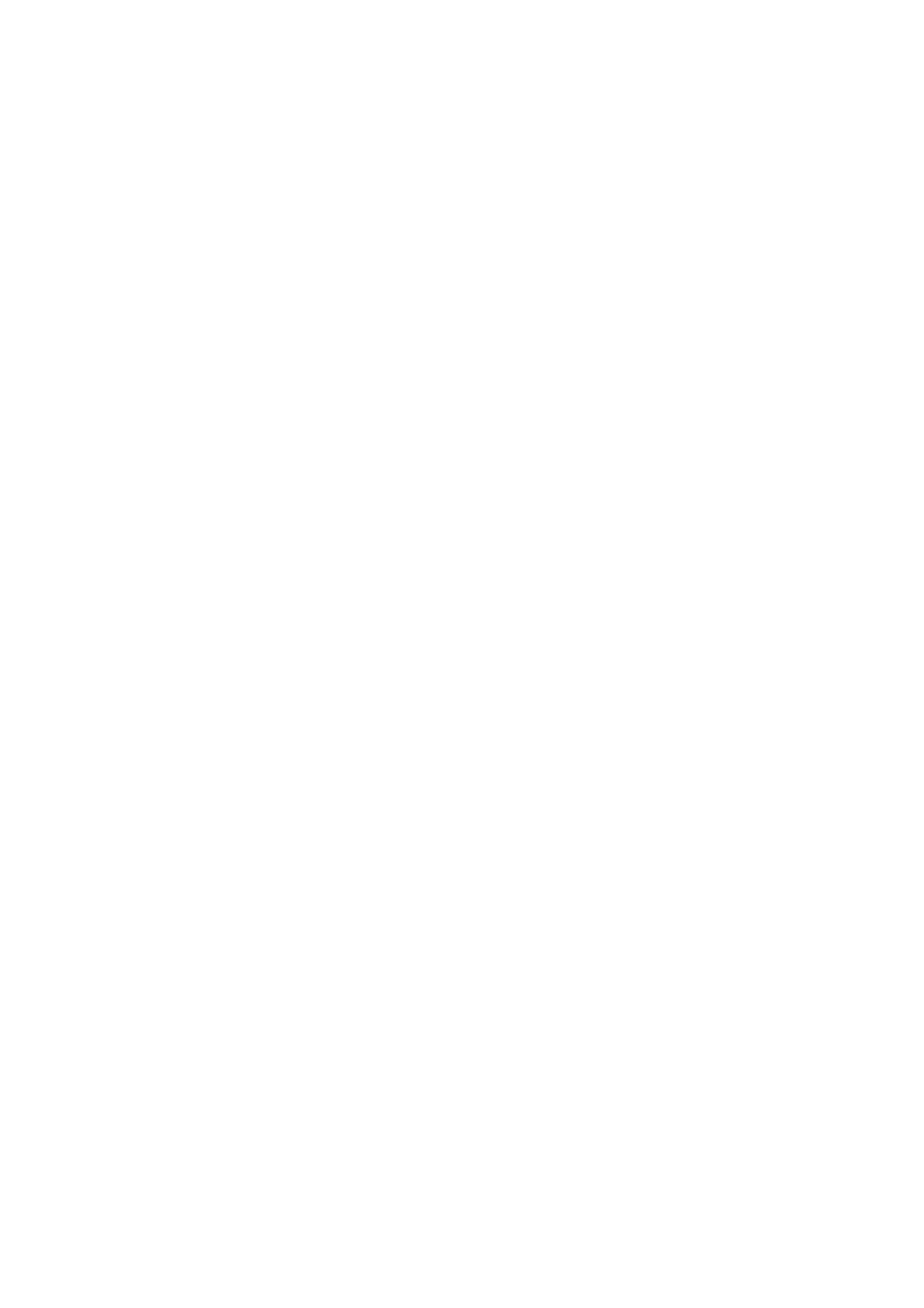### **Reference List**

- Berry Cullen, J., Jacob, B.A., and Levitt, S. (2006). Effects of School Choice on Student Outcomes: Evidence from Randomized Lotteries. Econometrica, Volume 74 Issue 5 Page 1191 - September 2006.
- Betts, J. and Hill, P. (2006), "Key Issues in Studying Charter Schools and Achievement: A Review and Suggestions for National Guidelines", NCSRP White Paper Series, No. 2. Center on Reinventing Public Education, University of Washington.
- Blanden, J., Gregg, P., and Machin, S. (2005), "Intergenerational Mobility in Europe and North America", Report by LSE Centre for Economic Performance for the Sutton Trust.
- De Gruijter, N.M. (2006), "Selectie van Studenten en Bindend Studieadvies", ICLON University of Leiden.
- Fiske, E (2000), "Rationing Compassion", *The American Prospect*. Vol. 11 (13) May 22, 2000 [http://www.propsect.org/archives/v11-13/fiske-e.html.](http://www.propsect.org/archives/v11-13/fiske-e.html)
- Gill, B.P., Timpane, T.M., Ross, K.E. and Brewer, D. (2001), *Rhetoric versus Reality: What We Know and What We Need to Know About Vouchers and Charter Schools,* Santa Monica, CA: RAND.
- Jay P. Greene, Paul E. Peterson, and Jiangtao Du, "Effectiveness of School Choice: The MilwaukeeExperiment," *Education and Urban Society*, February 1999.
- Hastings, J.S., Kane, T.J., and Staiger, D.O. (2006), "Preferences and Heterogeneous Treatment Effects in a Public School Choice Lottery", NBER Working Paper, April 2006.
- Hastings, J.S., Kane, T.J., and Staiger, D.O. (2005), "Parental Preferences and School Competition: Evidence from a Public School Choice Programme", NBER Working Paper no. 11805, November 2005.
- Hoxby, C. (2001), "The Rising Tide," *Education Next*, Winter 2001.
- Hoxby, C., and Rockoff, J. (2004), "The Impact of Charter Schools on Student Achievement," HIER Working Paper, 2004.
- Hoxby, C. (2004a), "Achievement in Charter Schools and Regular Public Schools in the United States: Understanding the Differences," PEPG Working Paper 2004.